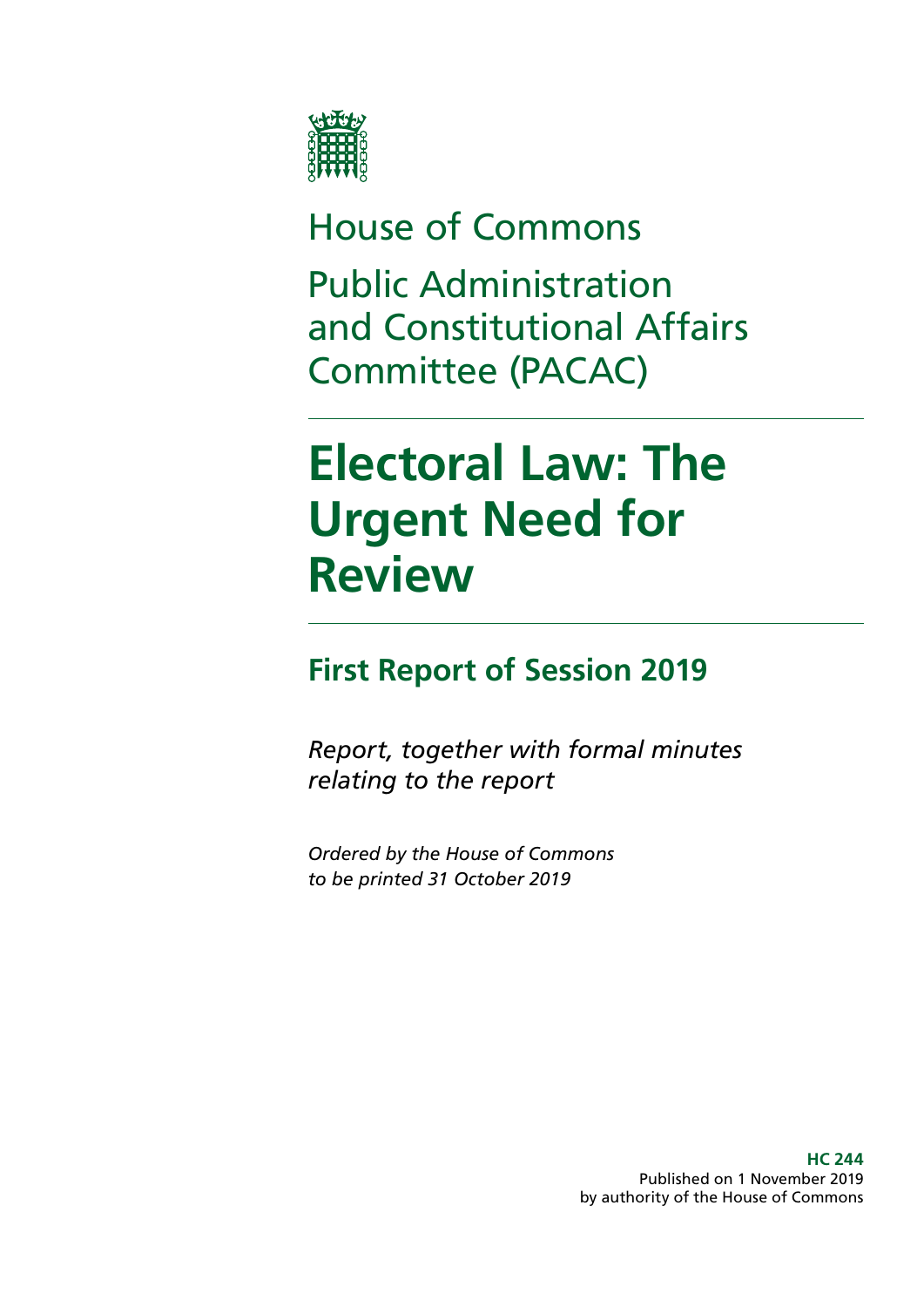### **Public Administration and Constitutional Affairs Committee**

The Public Administration and Constitutional Affairs Committee is appointed by the House of Commons to examine the reports of the Parliamentary Commissioner for Administration and the Health Service Commissioner for England, which are laid before this House, and matters in connection therewith; to consider matters relating to the quality and standards of administration provided by civil service departments, and other matters relating to the civil service; and to consider constitutional affairs.

#### **Current membership**

[Sir Bernard Jenkin MP](https://www.parliament.uk/biographies/commons/mr-bernard-jenkin/40) (*Conservative, Harwich and North Essex*) (Chair) [Ronnie Cowan MP](https://www.parliament.uk/biographies/commons/ronnie-cowan/4465) (*Scottish National Party, Inverclyde*) [Mr Marcus Fysh MP](https://www.parliament.uk/biographies/commons/mr-marcus-fysh/4446) (*Conservative, Yeovil*) [Dame Cheryl Gillan MP](https://www.parliament.uk/biographies/commons/mrs-cheryl-gillan/18) (*Conservative, Chesham and Amersham*) [Kelvin Hopkins MP](https://www.parliament.uk/biographies/commons/kelvin-hopkins/2) (*Independent, Luton North*) [Dr Rupa Huq MP](https://www.parliament.uk/biographies/commons/dr-rupa-huq/4511) (*Labour, Ealing Central and Acton*) [Mr David Jones MP](https://www.parliament.uk/biographies/commons/david-jones/1502) (*Conservative, Clwyd West*) [David Morris MP](https://www.parliament.uk/biographies/commons/david-morris/4135) (*Conservative, Morecambe and Lunesdale*) [Tulip Siddiq MP](https://www.parliament.uk/biographies/commons/tulip-siddiq/4518) (*Labour, Hampstead and Kilburn*) [Eleanor Smith MP](https://www.parliament.uk/biographies/commons/eleanor-smith/4609) *(Labour, Wolverhampton South West)*

#### **Powers**

The committee is a select committee, the powers of which are set out in House of Commons Standing Orders, principally in SO No 146. These are available on the internet via [www.parliament.uk](http://www.parliament.uk).

#### **Publication**

© Parliamentary Copyright House of Commons 2019. This publication may be reproduced under the terms of the Open Parliament Licence, which is published at [www.parliament.uk/copyright](http://www.parliament.uk/copyright)

Committee reports are published on the Committee's website at [www.parliament.uk/pacac](https://www.parliament.uk/business/committees/committees-a-z/commons-select/public-administration-and-constitutional-affairs-committee/) and in print by Order of the House.

Evidence relating to this report is published on the [inquiry publications page](https://www.parliament.uk/business/committees/committees-a-z/commons-select/public-administration-and-constitutional-affairs-committee/inquiries/parliament-2017/electoral-law-inquiry-17-19/publications/) of the Committee's website.

#### **Committee staff**

The current staff of the Committee are Iwona Hankin (Committee Assistant), Gabrielle Hill (Senior Committee Assistant), Sarah Ioannou (Second Clerk), Moonisah Iqbal (Committee Specialist), Libby Kurien (Clerk), Dr Philip Larkin (Committee Specialist), Ben Shave (Media Officer), Dr Patrick Thomas (Committee Specialist) and Jonathan Whiffing (Second Clerk)

#### **Contacts**

All correspondence should be addressed to the Clerk of the Public Administration and Constitutional Affairs Committee, House of Commons, London SW1A 0AA. The telephone number for general enquiries is 020 7219 3268; the Committee's email address is [pacac@parliament.uk.](mailto:pacac%40parliament.uk?subject=)

You can follow the Committee on Twitter using [@CommonsPACAC](https://twitter.com/CommonsPACAC)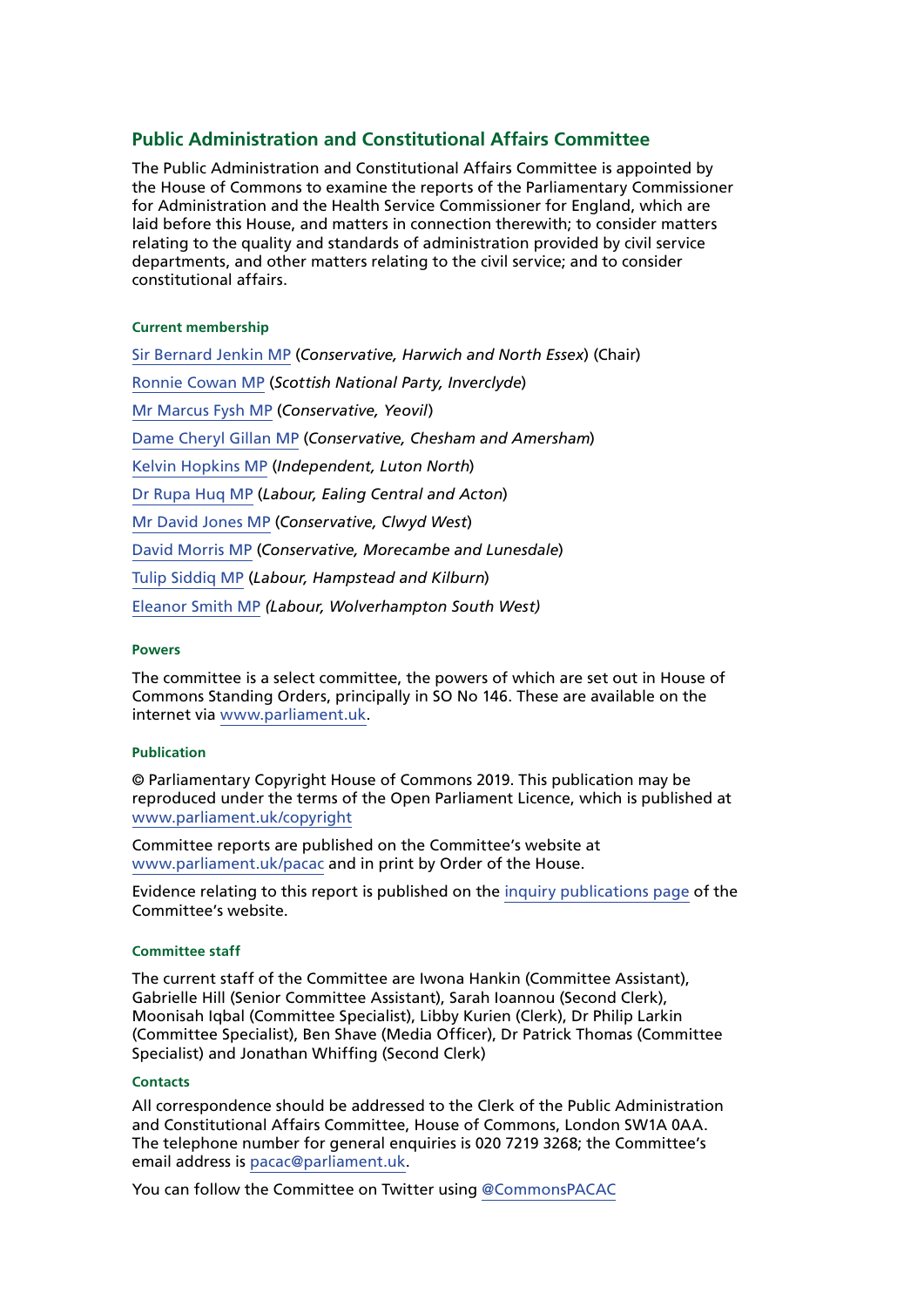## **Contents**

| <b>Summary</b> |                                                                     | 3  |
|----------------|---------------------------------------------------------------------|----|
| 1              | <b>Electoral law and our inquiry</b>                                | 5  |
|                | The Committee's inquiry                                             | 5  |
| 2              | The urgency of updating electoral law                               | 7  |
|                | Candidates, agents and political parties                            | 7  |
|                | Electoral administrators                                            | 9  |
|                | <b>Voters</b>                                                       | 11 |
|                | Challenging elections - the election petition                       | 11 |
|                | A central complaints mechanism                                      | 12 |
|                | Electoral law reform - simple consolidation or more radical reform? | 13 |
|                | Digital campaigning                                                 | 14 |
| 3              | Reducing fraud and improving voter confidence in elections          | 16 |
|                | Voter ID                                                            | 16 |
|                | The Government's policy                                             | 16 |
|                | The merits of voter ID                                              | 17 |
|                | The results of the 2019 pilots                                      | 19 |
|                | Postal voting                                                       | 21 |
| 4              | Intimidation of candidates and campaigners                          | 22 |
|                | <b>Conclusions and recommendations</b>                              | 23 |
|                | <b>Formal minutes</b>                                               | 25 |
|                | <b>Witnesses</b>                                                    | 26 |
|                | <b>Published written evidence</b>                                   | 27 |
|                | List of Reports from the Committee during the current Parliament    | 28 |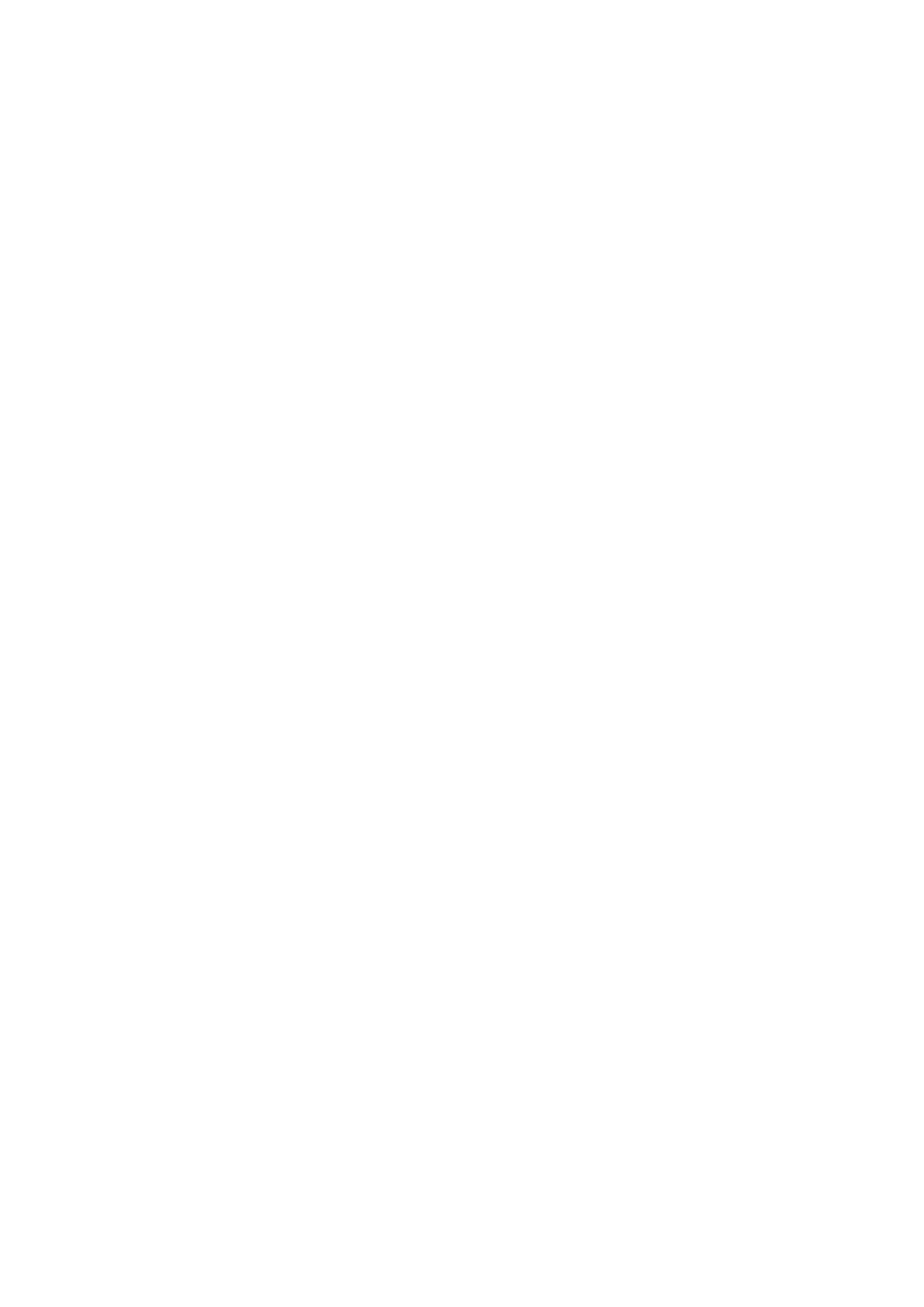## <span id="page-4-0"></span>Summary

"Complex, voluminous and fragmented" and with an "enormous amount" of primary and secondary legislation governing it, this was the description of electoral law according to the Law Commissions' joint interim report on electoral law, published on 4 February 2016.

The primary focus of our inquiry was to determine how urgent the need was to consolidate and update electoral law. The evidence we received from witnesses was entirely one sided–it is very urgent. The current state of electoral law poses risks or difficulties for nearly every actor in a general election. We analyse this from the point of view of candidates, agents and political parties, electoral administrators and voters.

We held a roundtable discussion with representatives of political parties and were struck by their descriptions of the complexity of electoral law and ensuring compliance. We believe that the difficulties faced with complying with electoral law would be even more pronounced for independent candidates, who do not have access to party resources and training. We also received evidence on the implications of the R v Mackinlay judgment for the law on notional spending. The uncertainty about some aspects of Electoral Law leaves even the most professional agents in fear of falling foul of the law through no fault of their own. We recommend that the Government, as part of electoral law reform, should consult on whether there is clear consensus on clarifying the law on notional spending.

The people who actually run elections are one of the most affected groups. We were told that there are many "complex cross references between individual pieces of electoral law, which Returning Officers must understand and comply with". For example, Returning Officers running the Combined Authority Mayoral elections, which were held on the same day as local government elections in 2017 and 2018, needed to refer to at least 11 separate pieces of primary legislation and a further six pieces of secondary legislation. Electoral administrators approach their jobs with dedication but the complexity of electoral law adds further pressure on them to successfully deliver elections. We conclude that the level of complexity and difficulty they face is wholly unnecessary.

The final group, voters, face particular difficulty in challenging elections. The election petition system is outdated, does not benefit from modern court reforms and is not fit for purpose. In particular, electors face potentially prohibitive cost implications to bring election petitions. We agree with the Law Commissions' recommendation to bring the election petition system into the modern court system. We also recommend there should be a central complaints mechanism for voters who wish to register a complaint but do not seek to overturn an election result.

Ultimately the evidence we have received demonstrates a clear need for electoral law to be consolidated and simplified, which should be regarded by the Government as a pressing priority. We recommend that the Government should initially focus on noncontroversial consolidation before evaluating whether more radical reforms to electoral law should be implemented.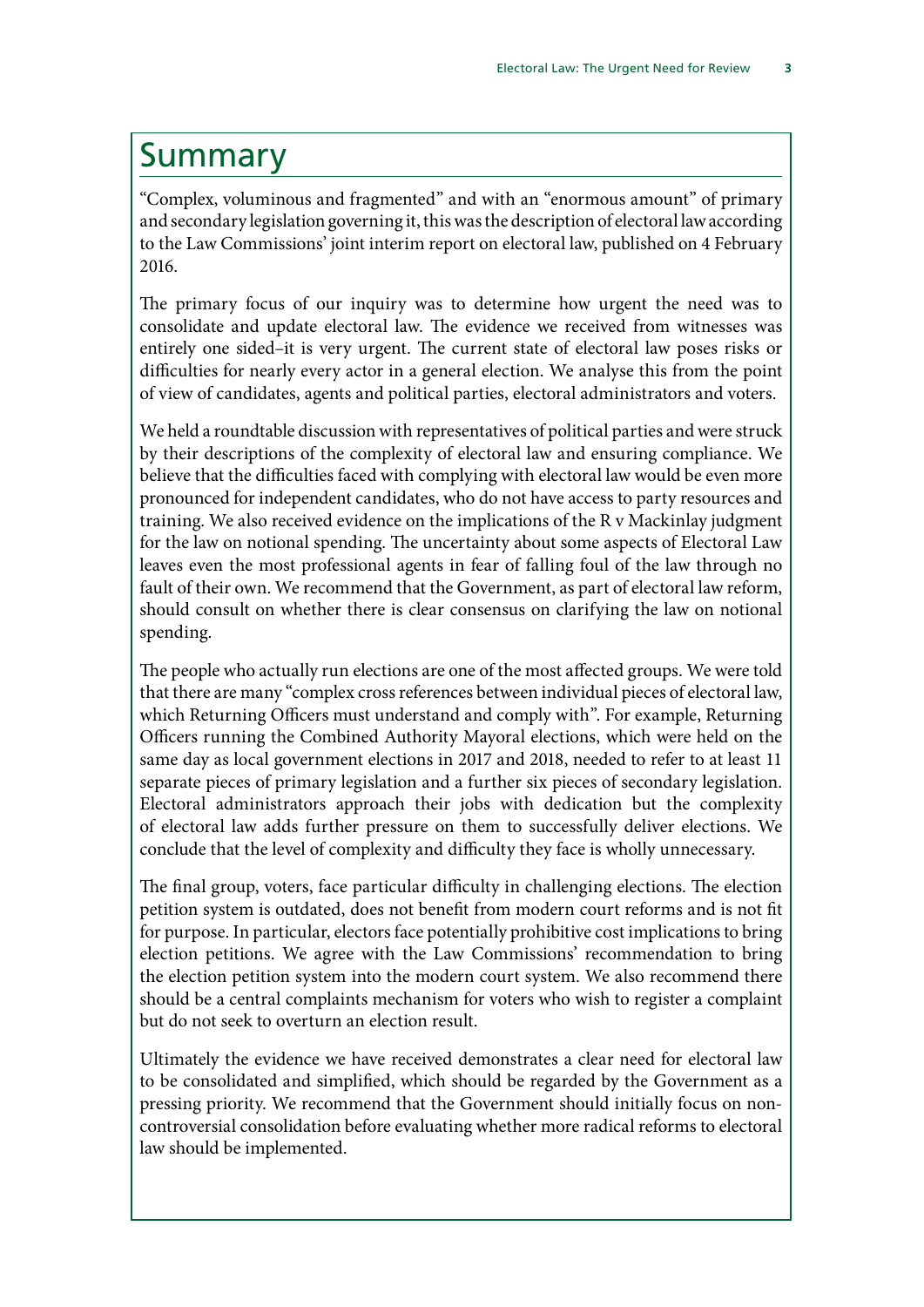The Government has announced plans to roll-out voter ID for elections, following local election pilots in 2018 and 2019. The Government stated this was with a view to reducing voter fraud and ensuring voter security. Critics of voter ID proposals have described it as a "sledgehammer to crack a nut" and raised concerns about the impact of such proposals on particular demographics. We conclude that there is a lack of robust information on the potential impact of voter ID on particular demographics and, in the absence of cost information, it is impossible to evaluate the value for money of the Government's proposals. We therefore recommend the Government should proceed with extreme caution and continue with voter ID pilots.

Finally, we strongly welcome the Government's plans to introduce an electoral offence of intimidation of a candidate or a campaigner during an electoral period, a proposal which was generally well received by witnesses in written submissions to our inquiry.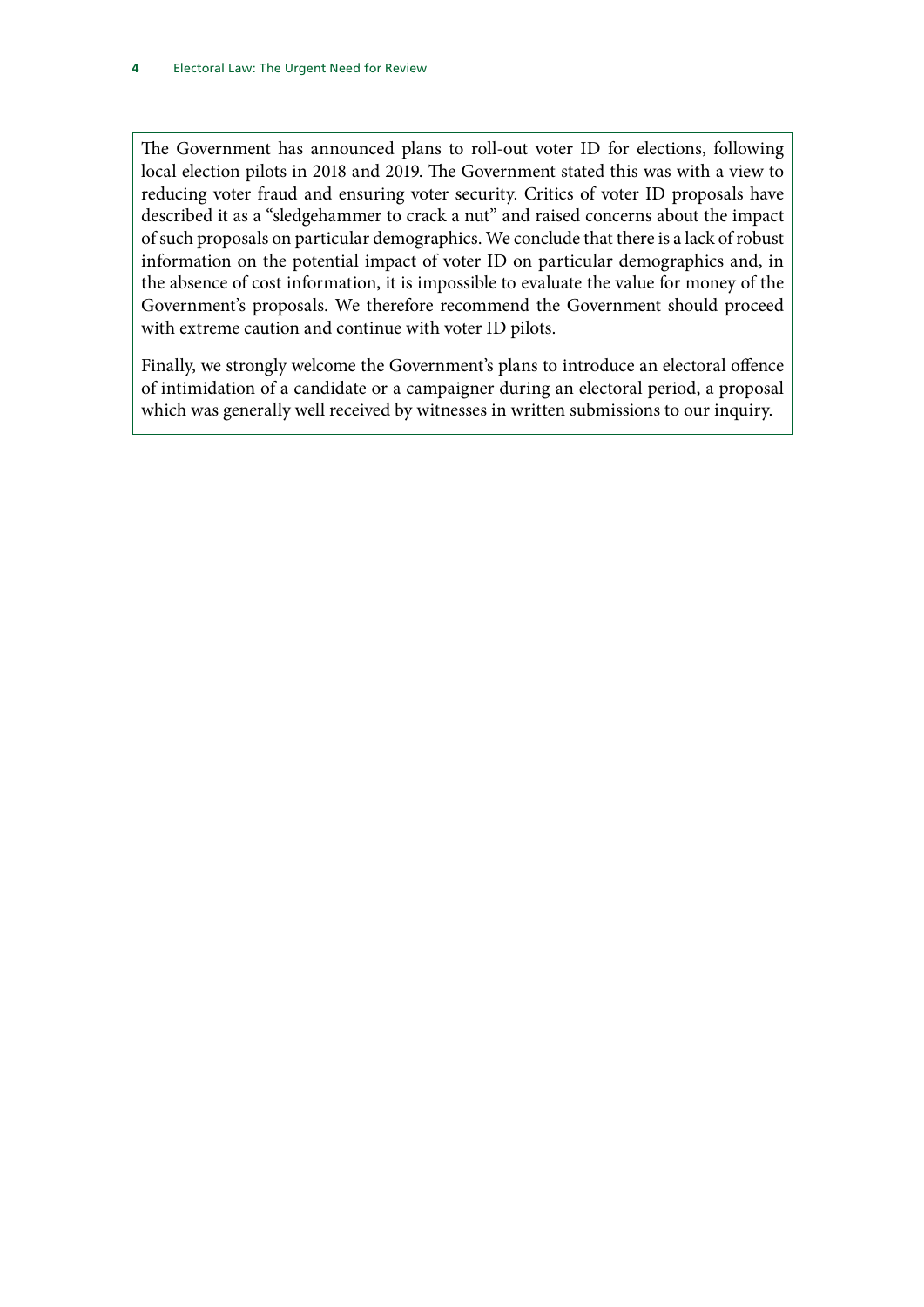## <span id="page-6-0"></span>**1** Electoral law and our inquiry

1. "Complex, voluminous and fragmented" and with an "enormous amount" of primary and secondary legislation governing it. This was the verdict of the Law Commissions' joint interim report on electoral law, published on 4 February 2016.<sup>1</sup> In 2015 the Electoral Commission identified more than "50 relevant Acts and over 170 statutory instruments that have a bearing on the delivery of elections".2 The joint report made several recommendations to consolidate electoral law and ensure it was fit for purpose.<sup>3</sup> The Minister told us that a final report from the Law Commission is due in 2020.<sup>4</sup> Since the interim report was published, substantial progress has yet to be made on the consolidation and updating of electoral law.

2. We therefore decided to hold an inquiry into electoral law. The primary thrust of the inquiry can be summed up as follows: "How urgent is the need to simplify, update and consolidate electoral law?"

- 3. In this report we consider the following key points:
	- The urgency of the need to update electoral law. As part of this we examine the functioning of electoral law from the perspectives of candidates and political parties, electoral administrators and voters (chapter 2).
	- The Government's proposals for voter ID and postal voting reform (chapter 3).
	- The intimidation of candidates and campaigners (chapter 4).

4. Our findings can be simply summarised: there are several serious risks in the current system of electoral law. These risks are unnecessary and consolidation and simplification of electoral law must be regarded as a serious priority.

## **The Committee's inquiry**

5. The Committee launched the inquiry on 8 March 2019 and received written evidence from 22 individuals and organisations. We held four evidence sessions and heard from:

- Nicholas Paines QC, Commissioner for Public Law and Henni Ouahes, Lawyer, Public Law Team, The Law Commission; Peter Stanyon, Association of Electoral Administrators, and Louise Round, Solace Spokesperson for Elections and Democratic Renewal.
- Dr Toby James, Head of Politics, University of East Anglia, Dr Alistair Clark, Reader in Politics, Newcastle University; Dr Jessica Garland, Director of Policy and Research, Electoral Reform Society, Dr Stuart Wilks-Heeg, Reader in Politics, University of Liverpool, Professor Maria Sobolewska, Professor of Political Science, University of Manchester.

<sup>1</sup> [Electoral Law: A Joint Interim Report,](https://s3-eu-west-2.amazonaws.com/lawcom-prod-storage-11jsxou24uy7q/uploads/2016/02/electoral_law_interim_report.pdf) Law Commission, Scottish Law Commission and Northern Ireland Law Commission, February 2016, para 1.15

<sup>2</sup> The Electoral Commission ([ELL0002](http://data.parliament.uk/writtenevidence/committeeevidence.svc/evidencedocument/public-administration-and-constitutional-affairs-committee/electoral-law/written/101233.html)), para 8

<sup>3</sup> [Electoral Law: A Joint Interim Report,](https://s3-eu-west-2.amazonaws.com/lawcom-prod-storage-11jsxou24uy7q/uploads/2016/02/electoral_law_interim_report.pdf) Law Commission, Scottish Law Commission and Northern Ireland Law Commission, February 2016

<sup>4</sup> [Q305](http://data.parliament.uk/writtenevidence/committeeevidence.svc/evidencedocument/public-administration-and-constitutional-affairs-committee/electoral-law/oral/106515.html)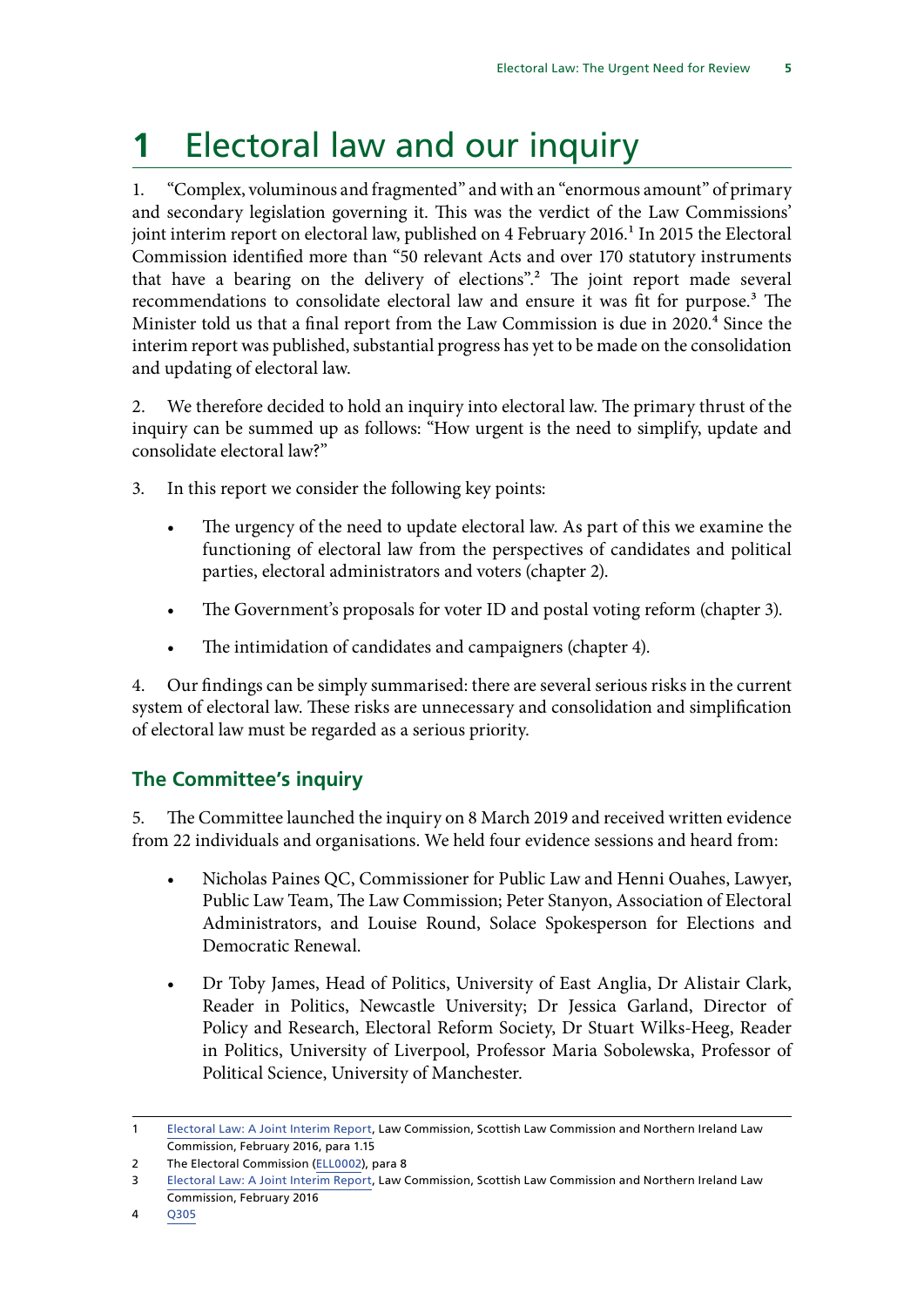- Bob Posner, Chief Executive and Louise Edwards, Director of Regulation, Electoral Commission.
- Kevin Foster MP, Interim Minister for the Constitution.

We are grateful to everyone that contributed to the inquiry and in particular to the Law Commission for their evidence and expert advice at the beginning of our inquiry.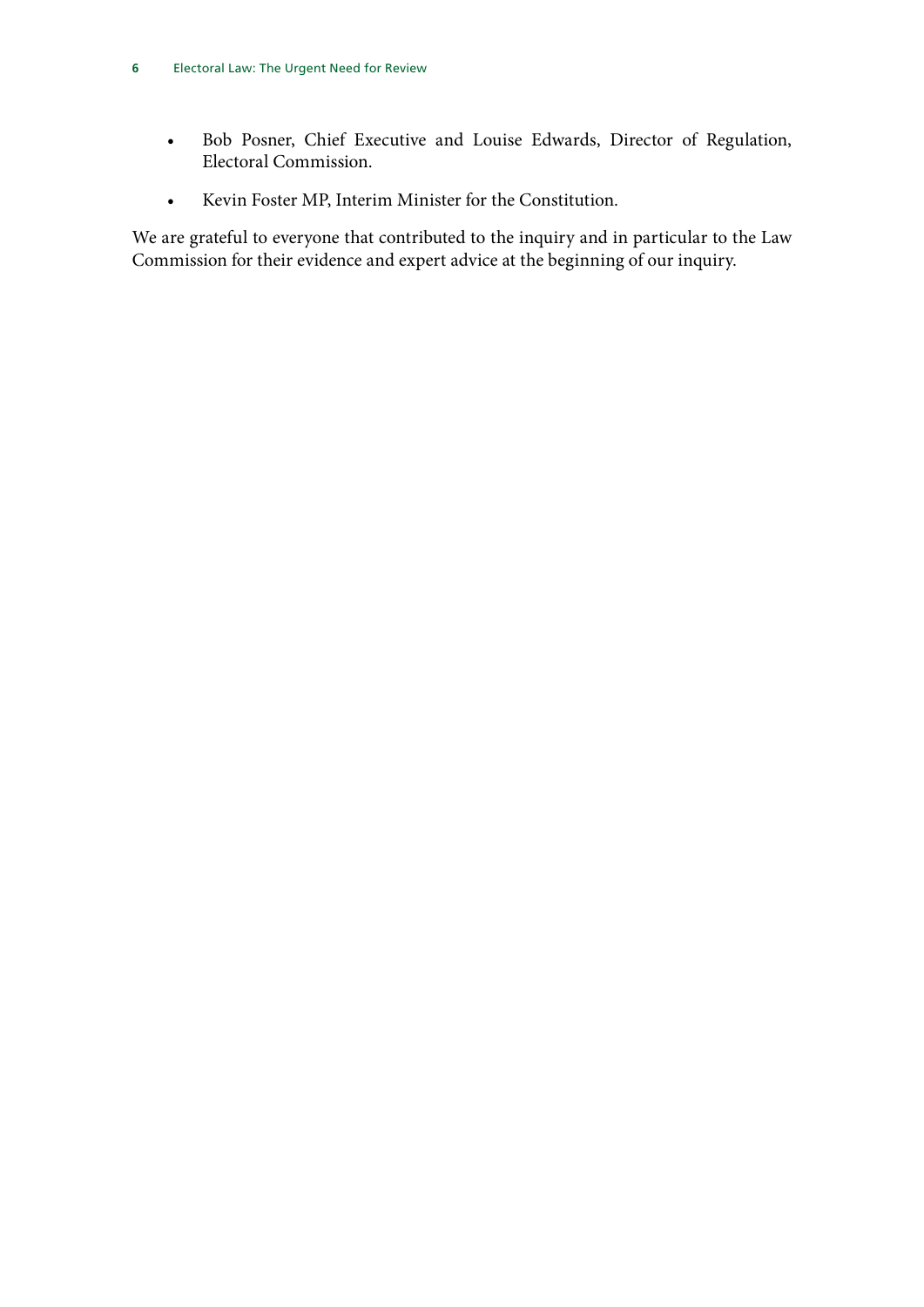## <span id="page-8-0"></span>**2** The urgency of updating electoral law

6. The primary question we answer in this report is "how urgent is the need to update and consolidate electoral law?" At a high level, Dr Stuart Wilks-Heeg and Professor Maria Sobolewska told us that much of the legislation is archaic and not fit for purpose, with some offences under the Representation of the People Act 1983 using such archaic formulations as "treating" and "undue influence".<sup>5</sup> Dr Heather Green argued that electoral law in its current form fell short of constructional standards and that:

> Electoral law should be framed in a manner which enables the interested citizen at least to locate the statutory setting of relevant rules. Our legislative regime is opaque and often impenetrable to the non-expert; even experts can struggle to elucidate its content.6

7. In this chapter we set out the evidence for our conclusion, based on the overwhelming and concordant evidence we have received, that updating electoral law is urgent. We do this by examining electoral law from the perspectives of different actors in elections: candidates, their agents and political parties, electoral administrators and voters. We also consider whether such updating should simply look to consolidate existing electoral law or seek to engage in more radical reform.

## **Candidates, agents and political parties**

8. We held a private seminar at the outset of our inquiry with representatives of political parties to understand their views on the state of electoral law. Their view was very clear that there was a strong need to consolidate and simplify electoral law, citing the complexity of electoral law as the primary reason. We were struck in particular by one participant, who worked in party electoral law compliance, who said, if they had a second chance at life, they would not have chosen such a job due to the sheer difficulty with ensuring compliance. Another said they were unwilling to continue with the job, due to the level of personal risk they face. An example of complexity confronting party compliance officers included deciding whether expenditure would properly be considered national or constituency campaign spending. Another participant told us they could not recommend volunteers to act as candidate's agents, owing to the level of risk that they would face.

9. Both the Labour Party and the Conservative Party in written evidence to us raised the question of Section 90C of the Representation of the People Act, specifically rules on "notional spending".<sup>7</sup> As set out in the recent judgment of of  $R$  v Mackinlay  $\phi$  Others,<sup>8</sup> notional spending refers to goods or services transferred to the candidate, or provided to the candidate for their use or benefit for free or at a discount.<sup>9</sup> Notional spending must be included in a candidate's spending return. As set out in the judgment, the following three-point cumulative test is used to determine whether something is notional spending for the purposes of the Act:

6 Dr Heather Green ([ELL0009](http://data.parliament.uk/writtenevidence/committeeevidence.svc/evidencedocument/public-administration-and-constitutional-affairs-committee/electoral-law/written/102563.html))

<sup>5</sup> Dr Stuart Wilks-Heeg and Professor Maria Sobolewska [\(ELL0008\)](http://data.parliament.uk/writtenevidence/committeeevidence.svc/evidencedocument/public-administration-and-constitutional-affairs-committee/electoral-law/written/102542.html)

<sup>7</sup> Labour Party [\(ELL0022\)](http://data.parliament.uk/writtenevidence/committeeevidence.svc/evidencedocument/public-administration-and-constitutional-affairs-committee/electoral-law/written/102832.html); Conservative Party ([ELL0011\)](http://data.parliament.uk/writtenevidence/committeeevidence.svc/evidencedocument/public-administration-and-constitutional-affairs-committee/electoral-law/written/102694.html)

<sup>8</sup> [\[2018\] UKSC 42](https://www.supremecourt.uk/cases/docs/uksc-2018-0091-judgment.pdf)

<sup>9</sup> [Notional spending: How does it work for candidates and agents](https://www.electoralcommission.org.uk/__data/assets/pdf_file/0007/253906/Notional-Spending-Factsheet-2019.pdf), Electoral Commission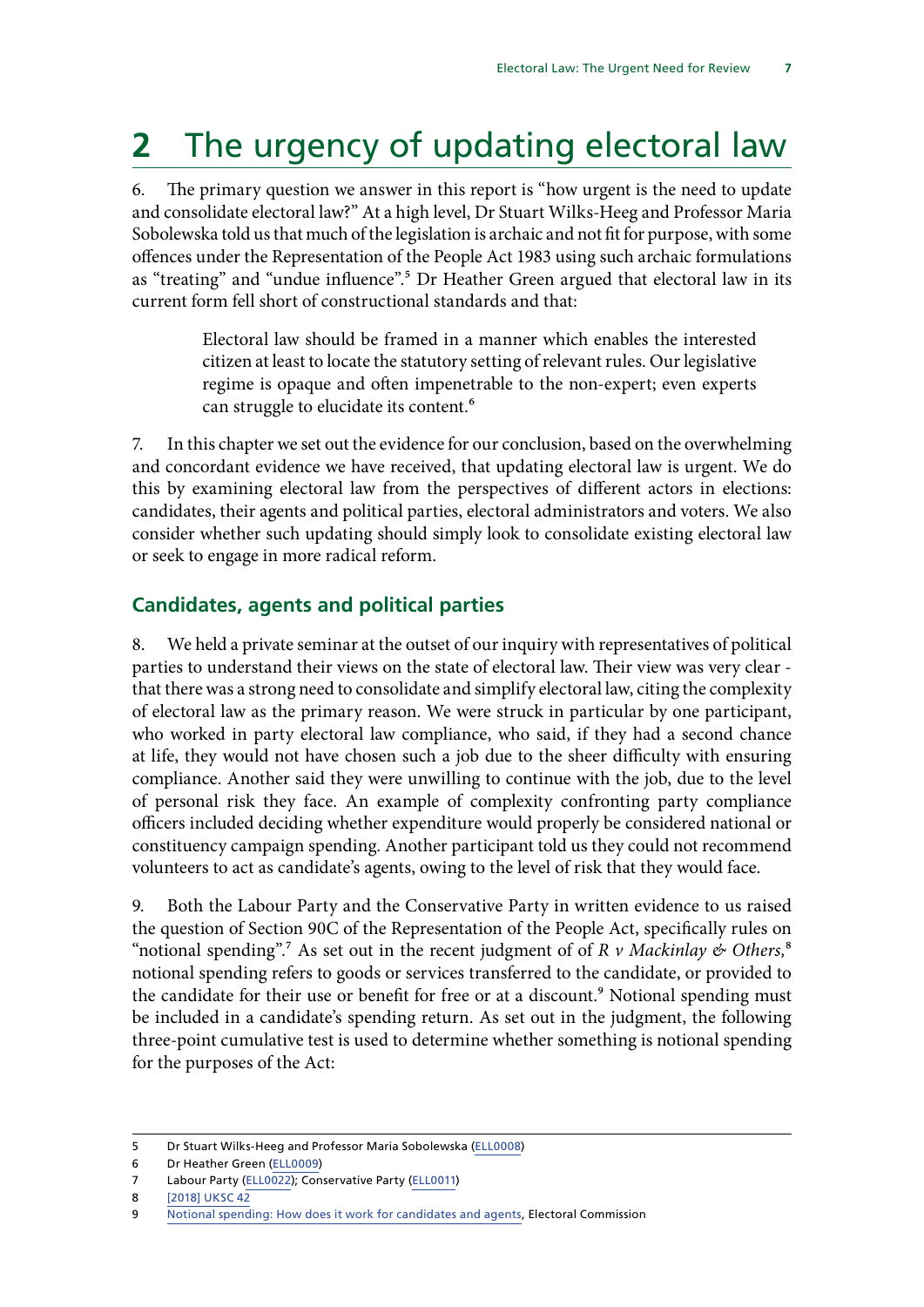- (1) Were the services provided for the use or benefit of the candidate either free of charge or at a discount of more than 10% of commercial value?
- (2) Were they made use of by or on behalf of the candidate? and
- (3) If the services had actually been paid for (expenses actually incurred) by or on behalf of the candidate, would those expenses be election expenses incurred by or on his behalf (and thus subject to the various controls imposed by the Act)?10

10. Lord Hughes, giving the judgment of the Court in the case of *R v Mackinlay and others* stated:

> Care will have to be taken upon the question of who may be found to be acting on behalf of the candidate in making positive use of such services, but the problem of who acts on behalf of a candidate, and when, is not an unfamiliar one in election law. It does not seem likely that use by a campaigner would be held to be by or on behalf of a candidate who had positively refused to accept the benefit of the services (etc). There may, on some facts, be a difference between the critical requirement for use by or on behalf of the candidate and the suggested one of authorisation, but in many cases those factual issues may well be closely related.11

11. We received written evidence from political parties about the implications of this judgment. The Labour Party said it would be supportive of legislation that "that would serve to clarify Parliament's intention as to the extent the election agent is responsible for expenditure by third party campaigns to support their candidates."<sup>12</sup> The Conservative Party expressed concern that the judgment of *R v Mackinlay & Others* represented a "backdoor change" in the law that has created confusion and meant that "election candidates and agents will now be responsible for notional free 'benefits' that they have never authorised or approved" and said that it would support legislation to reverse the ruling and "provide greater legal clarity".<sup>13</sup>

12. The Electoral Commission acknowledged that concerns had been raised by some candidates about the extent to which they or their agents were liable for the actions or spending of their parties or supporters.<sup>14</sup> In response to these concerns it pointed to guidance it has published on notional spending, which included illustrative examples.<sup>15</sup> The Electoral Commission explained its concern at the idea that the law should be changed so that such expenditure would only apply if "authorised by them or their election agent", arguing this would undermine local spending limits by allowing parties to spend as much as they liked (subject to national limits) promoting candidates in key marginal seats, as long as the candidate or their agent had not authorised it. This would undermine the purpose of candidate spending limits that aim to create a level playing field for candidates.<sup>16</sup>

13. Dr Jessica Garland, Director of Policy and Research of the Electoral Reform Society, told us that the last local elections saw a large increase in the number of independent

- 13 Conservative Party, [ELL0011,](http://data.parliament.uk/writtenevidence/committeeevidence.svc/evidencedocument/public-administration-and-constitutional-affairs-committee/electoral-law/written/102694.pdf) paras 19-25
- 14 [Electoral Commission,](http://data.parliament.uk/writtenevidence/committeeevidence.svc/evidencedocument/public-administration-and-constitutional-affairs-committee/electoral-law/written/101233.pdf) ELL0002, para 39

16 [Electoral Commission,](http://data.parliament.uk/writtenevidence/committeeevidence.svc/evidencedocument/public-administration-and-constitutional-affairs-committee/electoral-law/written/101233.pdf) ELL0002, para 44

<sup>10</sup> [R v Mackinlay and others \(Respondents\),](https://www.supremecourt.uk/cases/docs/uksc-2018-0091-judgment.pdf) [2018] UKSC 42, para 18

<sup>11</sup> **[Ibid,](https://www.supremecourt.uk/cases/docs/uksc-2018-0091-judgment.pdf) para 25** 

<sup>12</sup> Labour Party, [ELL0022](http://data.parliament.uk/writtenevidence/committeeevidence.svc/evidencedocument/public-administration-and-constitutional-affairs-committee/electoral-law/written/102832.pdf)

<sup>15</sup> [Notional spending: How does it work for candidates and agents](https://www.electoralcommission.org.uk/__data/assets/pdf_file/0007/253906/Notional-Spending-Factsheet-2019.pdf), Electoral Commission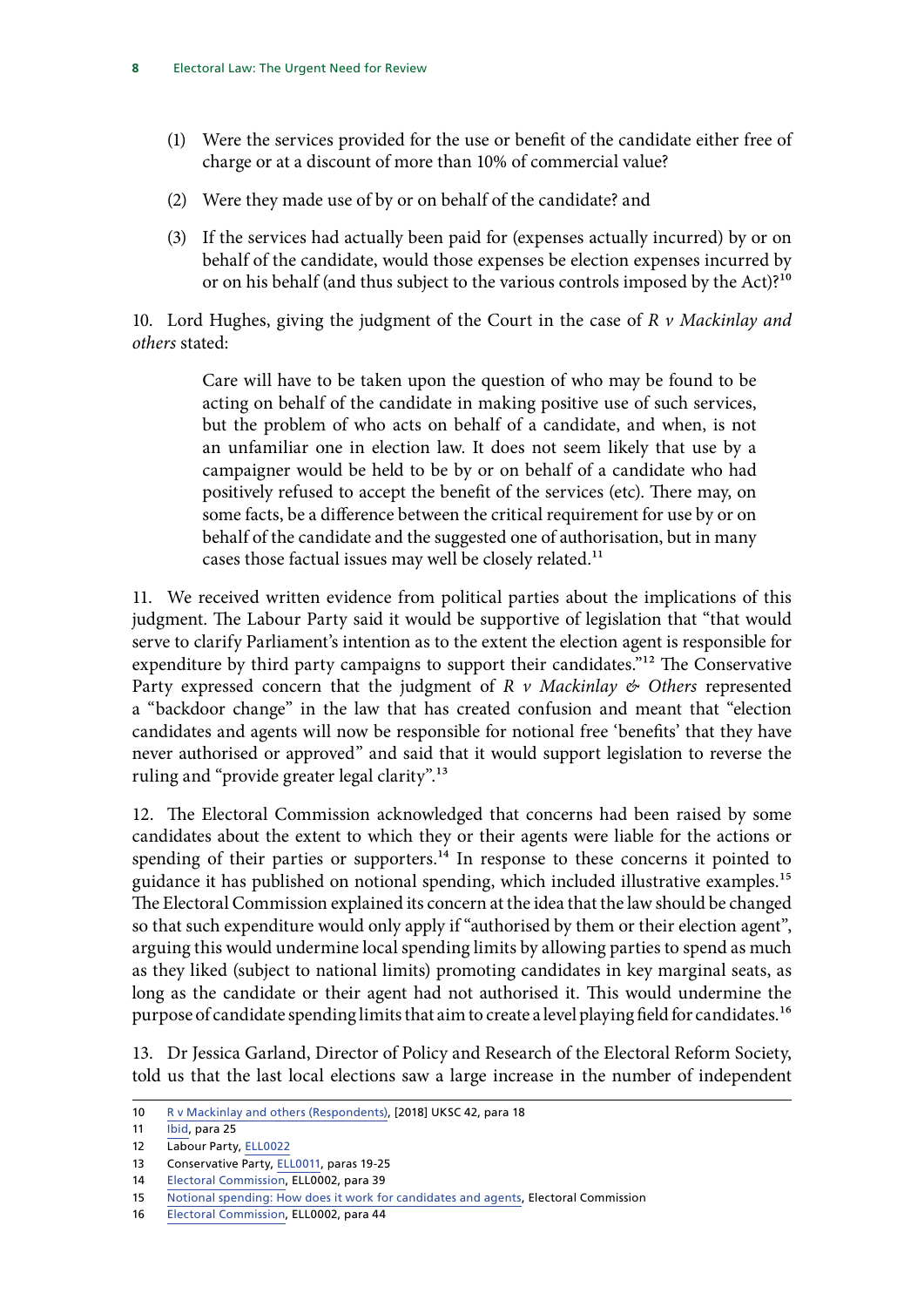<span id="page-10-0"></span>candidates and said that thought should be given to whether it is possible for ordinary citizens without that party support to put themselves forward for election and have all the training and confidence to go forward.<sup>17</sup>

14. In oral evidence to us, the Interim Minister for the Constitution, Kevin Foster MP, indicated his personal preference would be to introduce some clarification in the law on third-party spending, but "the Government would seek to achieve some clear consensus in taking that forward".<sup>18</sup>

15. **The complexity of electoral law can make it difficult for even professional party compliance teams to ensure the law is adhered to but this difficulty is doubtless even more pronounced for people who wish to stand as independent candidates and will therefore not have access to party resources and training. The uncertainty about some aspects of Electoral Law leaves even the most professional agents in fear of falling foul of the law through no fault of their own. Consolidation of electoral law would help make information on the requirements on candidates and their agents more accessible which is particularly important for people wishing to stand as independents and would help make it easier to comply with the law.**

16. *As part of electoral law reform, the Government should consult stakeholders on how the law on notional spending can be clarified but reform should only be taken forwards on the basis of clear consensus.*

### **Electoral administrators**

17. The Electoral Commission suggested that one of the groups most affected by the "large, complex and outdated" body of electoral law is the people who run elections (alongside those wishing to stand for elections or who want to campaign).19 The Electoral Commission argued there are many "complex cross references between individual pieces of electoral law, which Returning Officers must understand and comply with" and noted that following the wrong procedures could lead elections to being open to legal challenge.<sup>20</sup> This risk is heightened if multiple elections are held in one day. For example, Returning Officers running the Combined Authority Mayoral elections, which were held on the same day as local government elections in 2017 and 2018, needed to refer to at least 11 separate pieces of primary legislation and a further six pieces of secondary legislation.<sup>21</sup> This point was echoed by Dr Stuart Wilks-Heeg and Professor Maria Sobolewska.<sup>22</sup>

18. The complexity facing electoral administrators is further demonstrated by the following table, submitted by Dr Alistair Clark, which sets out the number of polling station workers who felt that electoral law was too complex to understand quickly and easily (% agree/strongly agree):<sup>23</sup>

23 Dr Alistair Clark: ELL0007

<sup>17</sup> [Q173](http://data.parliament.uk/writtenevidence/committeeevidence.svc/evidencedocument/public-administration-and-constitutional-affairs-committee/electoral-law/oral/103825.pdf)

<sup>18</sup> [Q331](http://data.parliament.uk/writtenevidence/committeeevidence.svc/evidencedocument/public-administration-and-constitutional-affairs-committee/electoral-law/oral/106515.html)

<sup>19</sup> [Electoral Commission,](http://data.parliament.uk/writtenevidence/committeeevidence.svc/evidencedocument/public-administration-and-constitutional-affairs-committee/electoral-law/written/101233.pdf) ELL0002, para 11

 $20$  [Ibid](http://data.parliament.uk/writtenevidence/committeeevidence.svc/evidencedocument/public-administration-and-constitutional-affairs-committee/electoral-law/written/101233.pdf)

<sup>21</sup> [Ibid](http://data.parliament.uk/writtenevidence/committeeevidence.svc/evidencedocument/public-administration-and-constitutional-affairs-committee/electoral-law/written/101233.pdf)

<sup>22</sup> [Dr Stuart Wilks-Heeg and Professor Maria Sobolewska,](http://data.parliament.uk/writtenevidence/committeeevidence.svc/evidencedocument/public-administration-and-constitutional-affairs-committee/electoral-law/written/102542.pdf) ELL0008, para 8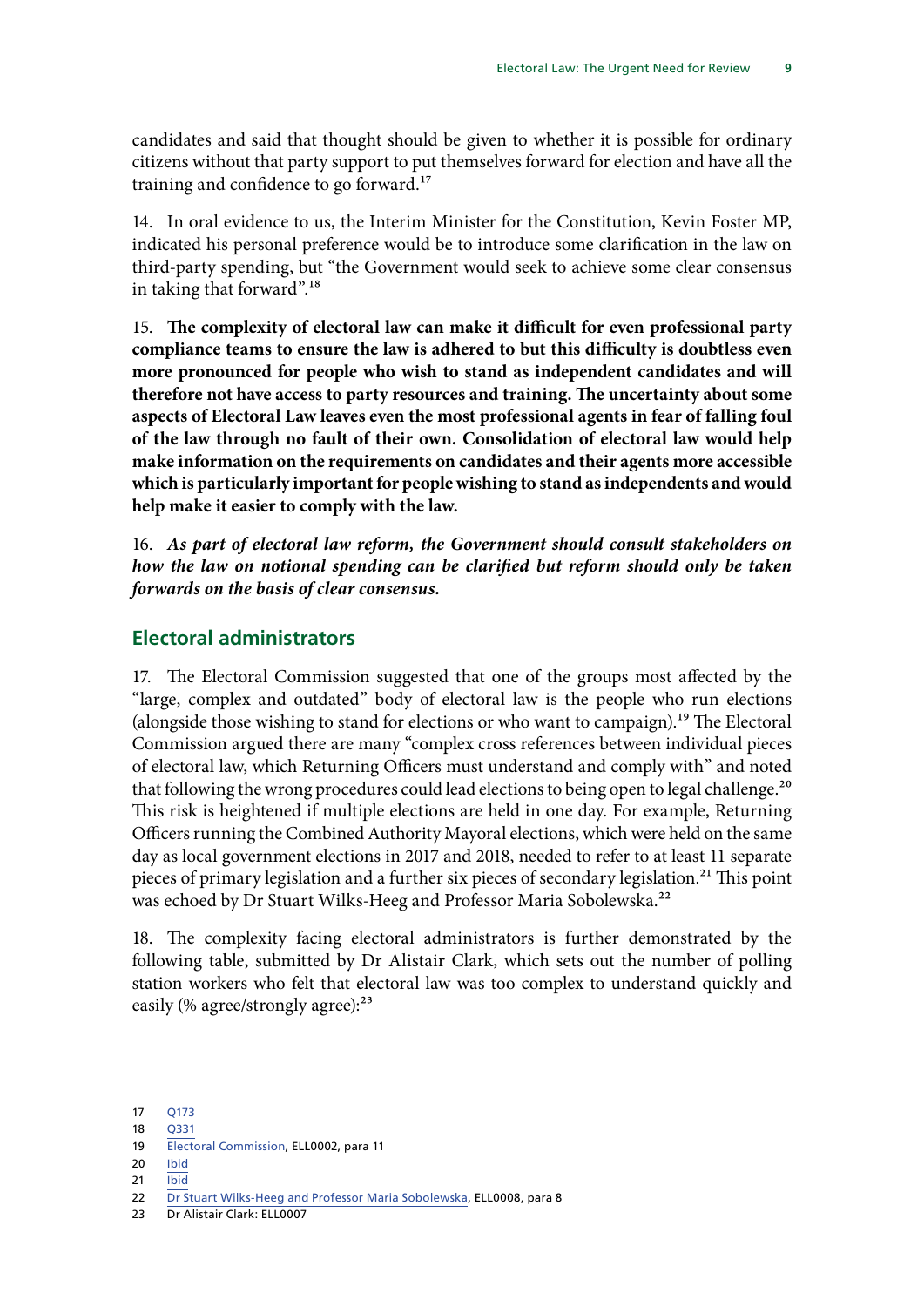|                                      | <b>Training spent</b><br>enough time<br>covering electoral<br>law & procedures | <b>Election law</b><br>too complex to<br>understand quickly<br>& easily | <b>Number</b> |
|--------------------------------------|--------------------------------------------------------------------------------|-------------------------------------------------------------------------|---------------|
| 2015 general<br>election             | 70.5                                                                           | 19.3                                                                    | 1258/1295     |
| 2018 local elections                 | 73.5                                                                           | 15.2                                                                    | 2149          |
| 2016 Scottish<br>parliament election | 77.6                                                                           | 16.9                                                                    | 425           |

19. An example of the difficulties faced by electoral administrators was provided by Dr Alistair Clark in relation to the 2010 General Election in which queues built up at polling stations. There was a lack of clarity among polling station staff on how to deal with those queues. Some voters were allowed to vote and others were not, something he suggested "could easily happen again".<sup>24</sup> Dr Toby James told us that the law "is not understandable to a vast number of administrators" and that administrators describe "situations in which they are arguing black and white over the law."25

20. A further example, from Plymouth in 2017, was provided by Dr Stuart Wilks-Heeg. In 2017 polling cards were sent to 300-odd voters, who were then removed from the electoral register without their knowledge (although their removal was correct). Some of those voters turned up at the polling station and were reinstated that day, which was "definitely not the correct things to do". Ultimately the election was not close, but had it been, it would have been subject to legal challenge.<sup>26</sup>

21. We were told by Nicholas Paines QC of the Law Commission that there was "a risk of error in the application of the law, simply because it is confusingly presented."<sup>27</sup> An example of a legislative "near miss" was that the electoral legislation for police and crime commissioners did not include provision for Welsh language ballot papers, which "had to be remedied at the 11th hour to avoid obvious embarrassment".<sup>28</sup> Henni Ouahes, also of the Law Commission, explained:

> There have been the odd errors and the odd legal challenge, and, like with the Welsh ballot papers and PCC elections, there have been the near misses, but the feeling is that the risks are only getting greater, and now is the time to reduce those risks or eliminate them entirely by doing proper law reform.<sup>29</sup>

22. Louise Round, the elections spokesperson for Solace, suggested electoral law reform was "pretty urgent" and drew attention to "the sheer complexity of trying to navigate your way through elections legislation, particularly as it is usually a fairly heightened atmosphere you are trying to do that within and often at fairly short order."<sup>30</sup> Similarly, Peter Stanyon, the Chief Executive of the Association of Electoral Administrators, while assuring us that elections "will always work", said "it is the fact that there are lots of little technical things that bring that risk into the process and make the need for change more urgent by the day."

- 28 [Q5](http://data.parliament.uk/writtenevidence/committeeevidence.svc/evidencedocument/public-administration-and-constitutional-affairs-committee/electoral-law/oral/103505.pdf)
- 29 [Q6](http://data.parliament.uk/writtenevidence/committeeevidence.svc/evidencedocument/public-administration-and-constitutional-affairs-committee/electoral-law/oral/103505.pdf)
- 30 [Q55](http://data.parliament.uk/writtenevidence/committeeevidence.svc/evidencedocument/public-administration-and-constitutional-affairs-committee/electoral-law/oral/103505.html)

<sup>24</sup> [Q111](http://data.parliament.uk/writtenevidence/committeeevidence.svc/evidencedocument/public-administration-and-constitutional-affairs-committee/electoral-law/oral/103825.pdf)

<sup>25</sup> [Q110](http://data.parliament.uk/writtenevidence/committeeevidence.svc/evidencedocument/public-administration-and-constitutional-affairs-committee/electoral-law/oral/103825.pdf)

<sup>26</sup> [Q164](http://data.parliament.uk/writtenevidence/committeeevidence.svc/evidencedocument/public-administration-and-constitutional-affairs-committee/electoral-law/oral/103825.pdf) 27  $\overline{Q4}$  $\overline{Q4}$  $\overline{Q4}$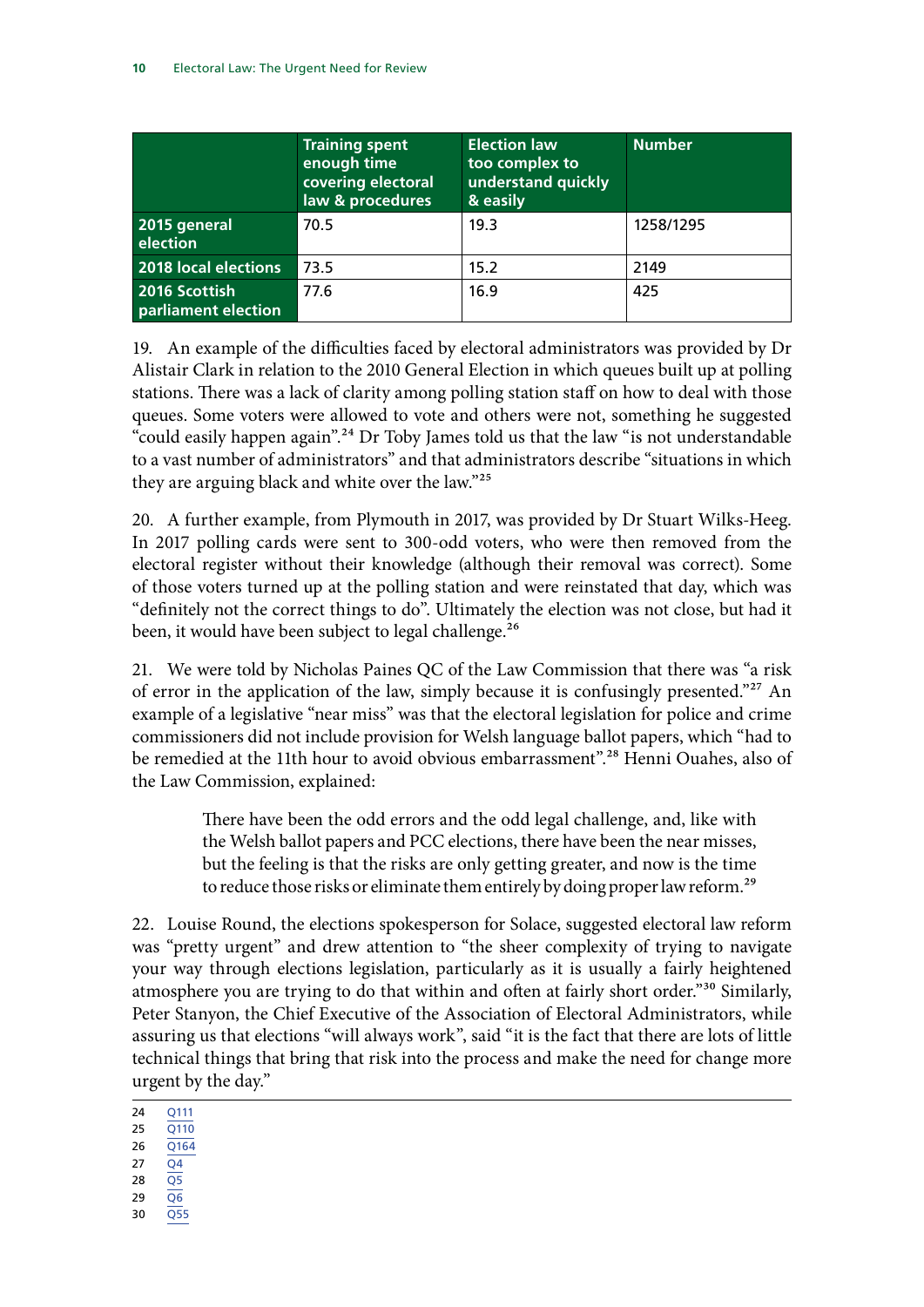<span id="page-12-0"></span>23. **It is clear from the evidence that the current state of electoral law poses serious risks and difficulties for electoral administrators. Electoral administrators approach a very challenging job with dedication but they are forced to contend with serious pressures in order to successfully deliver elections. The level of difficulty and complexity faced by electoral administrators is unacceptable and wholly unnecessary.**

### **Voters**

24. Many of the issues that were raised over the course of our inquiry do not directly affect voters but it is axiomatic that voter confidence in elections is an essential requirement for a democratic system. Bob Posner, the Chief Executive of the Electoral Commission told us:

> Most significant—you would have to say this is the bottom line—is voter confidence in elections, and voter trust in the legitimacy of elections. If we get to a situation in the UK, and we are beginning to see it, where, however hard administrators try and however well elections are run by everyone involved, it becomes inevitable that in any set of elections an increasing number of errors will happen because of pressures, that goes to voter confidence.<sup>31</sup>

25. This point was mirrored by Dr Stuart Wilks-Heeg and Professor Maria Sobolewska's written evidence, saying "it is difficult to see how public confidence in elections can be sustained if there are regular instances of candidates, agents and campaigners failing to comply with the law or of significant administrative failings in the running of elections."<sup>32</sup>

### *Challenging elections - the election petition*

26. Challenging the validity of an election is done through an election petition, which is heard by an election court. An election court can annul an election or correct the result. The election petition is the only mechanism for challenging elections.<sup>33</sup> Election petitions can be brought by an unsuccessful candidate, one or more electors at a parliamentary election, or four electors at a local government election.<sup>34</sup> The Electoral Commission told us that the election petition in the case of Tower Hamlets "highlighted the almost prohibitive cost and complexity faced by candidates or ordinary electors who want to challenge elections, because of the outdated legal procedures that are currently set out in law."35 The Law Commission recommended that the election court should use the modern court system, with challenges governed in each UK jurisdiction by simple and modern rules of procedure.<sup>36</sup>

27. Henni Ouahes argued the petition system was "not fit for purpose" and said that, although the petitioners won the Tower Hamlets case "the big scandal at the time was that, although they won, they had to, essentially, face losing their homes if they had lost,

<sup>31</sup> [Q204](http://data.parliament.uk/writtenevidence/committeeevidence.svc/evidencedocument/public-administration-and-constitutional-affairs-committee/electoral-law/oral/103986.pdf)

<sup>32</sup> Dr Stuart Wilks-Heeg and Professor Maria Sobolewska, [ELL0008,](http://data.parliament.uk/writtenevidence/committeeevidence.svc/evidencedocument/public-administration-and-constitutional-affairs-committee/electoral-law/written/102542.pdf) para 11

<sup>33</sup> [Electoral Law: A Joint Interim Report,](https://s3-eu-west-2.amazonaws.com/lawcom-prod-storage-11jsxou24uy7q/uploads/2016/02/electoral_law_interim_report.pdf) Law Commission, Scottish Law Commission and Northern Ireland Law Commission, February 2016, para 13.2

<sup>34</sup> [s121](http://www.legislation.gov.uk/ukpga/1983/2/section/121) and [s128](http://www.legislation.gov.uk/ukpga/1983/2/section/128) Representation of the People Act 1983

<sup>35</sup> [Electoral Commission,](http://data.parliament.uk/writtenevidence/committeeevidence.svc/evidencedocument/public-administration-and-constitutional-affairs-committee/electoral-law/written/101233.pdf) ELL0002, para

<sup>36</sup> [Electoral Law: A Joint Interim Report,](https://s3-eu-west-2.amazonaws.com/lawcom-prod-storage-11jsxou24uy7q/uploads/2016/02/electoral_law_interim_report.pdf) Law Commission, Scottish Law Commission and Northern Ireland Law Commission, February 2016, recommendation 13-10 and [Q17](http://data.parliament.uk/writtenevidence/committeeevidence.svc/evidencedocument/public-administration-and-constitutional-affairs-committee/electoral-law/oral/103505.pdf)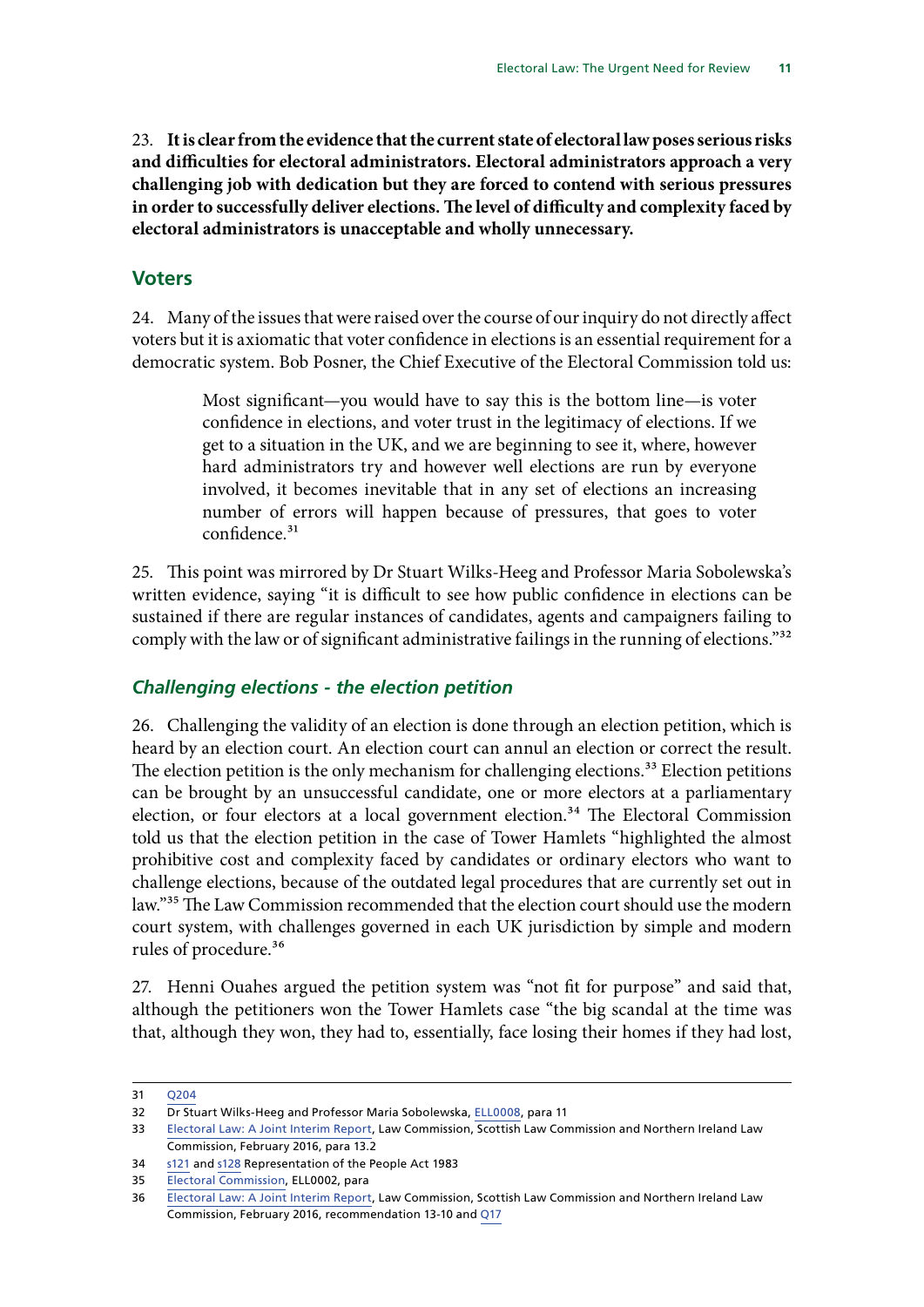<span id="page-13-0"></span>because of the costs of the other side, which they would be liable to pay."<sup>37</sup> Andy Erlam, one of the petitioners in the Tower Hamlets case, argued that legal aid should be introduced for election petitions "which reach a certain threshold" and that frivolous or vexatious petitions could be dealt with by being struck out. Ultimately, "the citizen should always have the power to challenge an election result."38

28. Dr Wilks-Heeg told us that, in cases where there are serious allegations of corrupt and illegal practices, there was a very serious risk that election petitions would not be brought because the potential petitioners would not be willing to bear the risks and costs.<sup>39</sup> Professor Sobolewska argued that victims of fraud tend to be people living in conditions of social deprivation and marginalisation, who would not be able to bear such cost or access complex legal advice.<sup>40</sup>

29. Dr Wilks-Heeg further explained that although the original purpose of election petitions was to tackle corruption in elections , they were often instead being used to fix cases of maladministration, such as the returning officer accidentally declaring the wrong winner. The only way to fix such an error is through an election petition which is "a very expensive, very time-consuming and complex process".<sup>41</sup>

30. The Minister told us that he was clear that he wanted the electoral petition system to be about "bad practice and not about bad loser"<sup>42</sup> and to avoid "lawfare" entering the electoral process.<sup>43</sup>

31. **The election petition system for challenging elections is archaic, too complicated and not fit for purpose. It is in the public interest that meritorious election petitions are brought forward but the under the current system there is a risk that such petitions will not be brought forward, due to the complexity of the process and the level of potential cost.** *We agree with the Law Commission's recommendation that that the election petition system is brought into the modern court system. As part of any such reform, the Government must ensure the right balance is struck between ensuring access to justice for electors and also preventing vexatious attempts to challenge elections.*

## *A central complaints mechanism*

32. One of the suggestions put to us by witnesses to our inquiry was that there should be a central mechanism for people who wish to register a complaint about an election, without wishing to actually overturn the election result. The Law Commissions proposed the consultation paper that there should be an "an informal means of reviewing complaints about elections which do not aim to overturn the result." The recommendation in their interim report was:

> Electors' complaints about the administration of elections (which do not aim to overturn the result) should be investigated by the Local Government

- 39 [Q166](http://data.parliament.uk/writtenevidence/committeeevidence.svc/evidencedocument/public-administration-and-constitutional-affairs-committee/electoral-law/oral/103825.pdf)
- $40$  [Ibid](http://data.parliament.uk/writtenevidence/committeeevidence.svc/evidencedocument/public-administration-and-constitutional-affairs-committee/electoral-law/oral/103825.pdf) 41 [Ibid](http://data.parliament.uk/writtenevidence/committeeevidence.svc/evidencedocument/public-administration-and-constitutional-affairs-committee/electoral-law/oral/103825.pdf)
- 42 [Q310](http://data.parliament.uk/writtenevidence/committeeevidence.svc/evidencedocument/public-administration-and-constitutional-affairs-committee/electoral-law/oral/106515.html)
- 
- 43 [Q311](http://data.parliament.uk/writtenevidence/committeeevidence.svc/evidencedocument/public-administration-and-constitutional-affairs-committee/electoral-law/oral/106515.html)

<sup>37</sup> [Qqs 17-18](http://data.parliament.uk/writtenevidence/committeeevidence.svc/evidencedocument/public-administration-and-constitutional-affairs-committee/electoral-law/oral/103505.pdf)

<sup>38</sup> Andy Erlam [\(ELL0024\)](http://data.parliament.uk/writtenevidence/committeeevidence.svc/evidencedocument/public-administration-and-constitutional-affairs-committee/electoral-law/written/106364.html)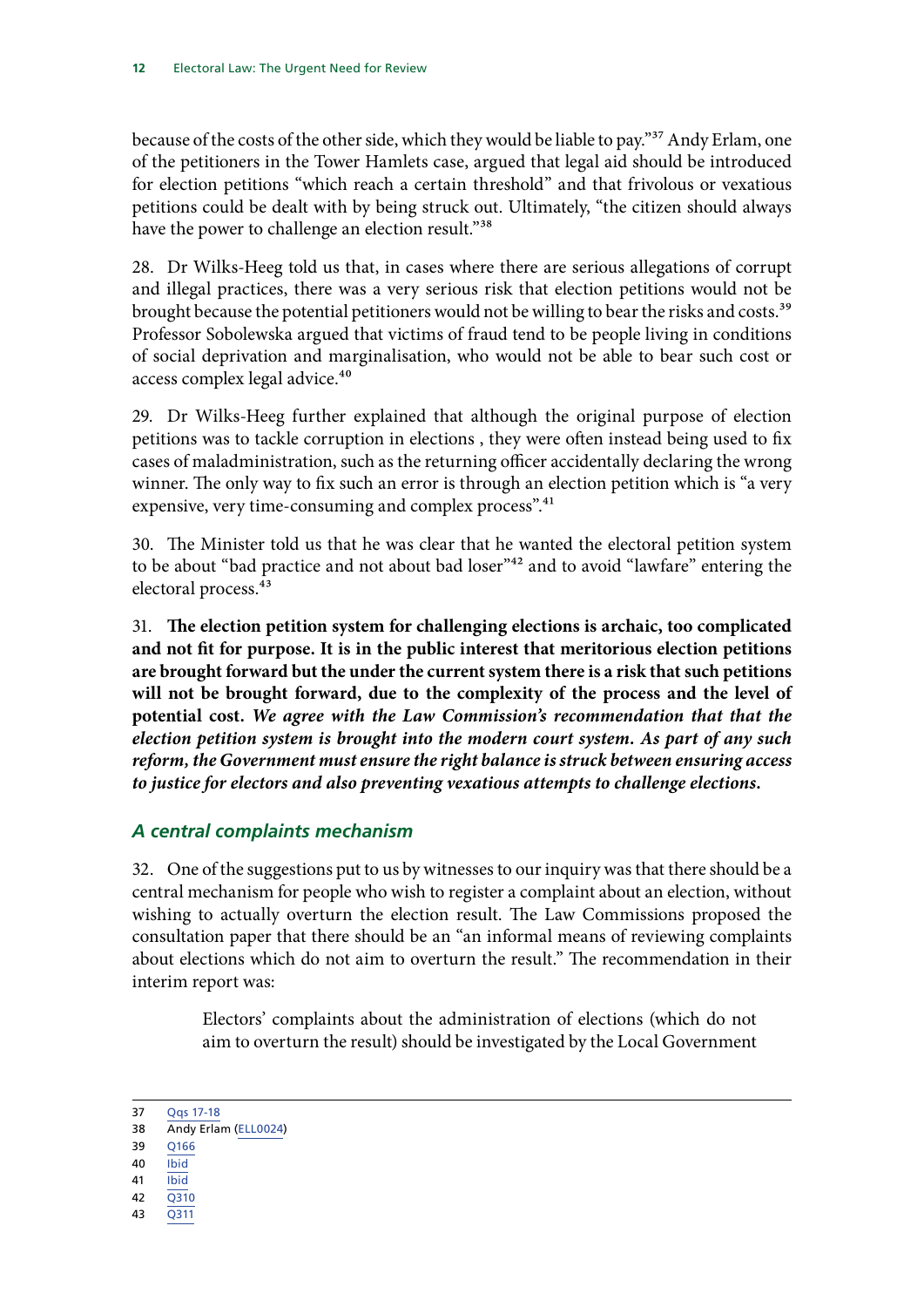<span id="page-14-0"></span>Ombudsman in England, the Scottish Public Services Ombudsman, the Public Service Ombudsman for Wales and the Northern Ireland Ombudsman.44

33. Dr Toby James endorsed this suggestion in oral evidence to us, noting that there was a lack of a central location for such complaints (people are "being pushed to individual returning officers rather than having one central location") and that the exemption of returning officers and electoral registration from freedom of information requirements meant we did not know how widespread the issues were.<sup>45</sup>

34. **There is value in having a centralised complaint mechanism for people who wish to register a grievance but without seeking to challenge the validity of an election. For example, this would provide greater visibility about the sort of issues voters wish to register complaints about.** *We recommend such a mechanism is created.*

### **Electoral law reform - simple consolidation or more radical reform?**

35. The proceeding chapters demonstrate that there are clear, unnecessary and serious risks facing candidates (and their agents), electoral administrators and voters. The proposition that there is an urgent need to update and simplify electoral law was utterly uncontroversial among witnesses. We were therefore pleased to hear from the Minister that the Law Commission will be publishing its final report next year. However one question that was raised in our inquiry was whether any electoral reform Bill will only consolidate and simplify the law or if it should seek to make more radical changes to electoral law.

36. Dr Jacob Eisler, Associate Professor of Public Law at the University of Southampton Law School, argued that consolidation and clarification of the existing law should take place before any systemic substantive reform.46 Dr Eisler warned that systemic reform of electoral law can "have unintended consequences which often transform or exacerbate, rather than resolve, the problem targeted."<sup>47</sup> Engaging firstly in consolidation would provide an opportunity to more easily assess what systemic reforms are necessary.<sup>48</sup>

37. Professor Justin Fisher, while noting there were problems with the current rules on and distinctions between national and constituency level spending, argued that these arrangements should not be changed, suggesting that such reforms all have problems within them that are even worse than the status-quo.<sup>49</sup>

38. Dr Alistair Clark, conversely, argued that there were risks in pursuing consolidation. In particular, loopholes would continue to be exploited by political parties and others and that, after consolidation lawmakers may claim that electoral law has been fixed when it had not been<sup>50</sup> and Dr Toby Young suggested that to consolidate electoral law would present

<sup>44</sup> [Electoral Law: A Joint Interim Report,](https://s3-eu-west-2.amazonaws.com/lawcom-prod-storage-11jsxou24uy7q/uploads/2016/02/electoral_law_interim_report.pdf) Law Commission, Scottish Law Commission and Northern Ireland Law Commission, February 2016, Recommendation 13-13

<sup>45</sup> [Q114](http://data.parliament.uk/writtenevidence/committeeevidence.svc/evidencedocument/public-administration-and-constitutional-affairs-committee/electoral-law/oral/103825.html)

<sup>46</sup> Dr Jacob Eisler, [ELL0001](http://data.parliament.uk/writtenevidence/committeeevidence.svc/evidencedocument/public-administration-and-constitutional-affairs-committee/electoral-law/written/99950.pdf)

<sup>47</sup> [Ibid,](http://data.parliament.uk/writtenevidence/committeeevidence.svc/evidencedocument/public-administration-and-constitutional-affairs-committee/electoral-law/written/99950.pdf) para 2.1

<sup>48</sup> [Ibid](http://data.parliament.uk/writtenevidence/committeeevidence.svc/evidencedocument/public-administration-and-constitutional-affairs-committee/electoral-law/written/99950.pdf)

<sup>49</sup> Professor Justin Fisher, [ELL0005](http://data.parliament.uk/writtenevidence/committeeevidence.svc/evidencedocument/public-administration-and-constitutional-affairs-committee/electoral-law/written/102168.pdf)

<sup>50</sup> Dr Alistair Clark, [ELL0007](http://data.parliament.uk/writtenevidence/committeeevidence.svc/evidencedocument/public-administration-and-constitutional-affairs-committee/electoral-law/written/102326.pdf) para 10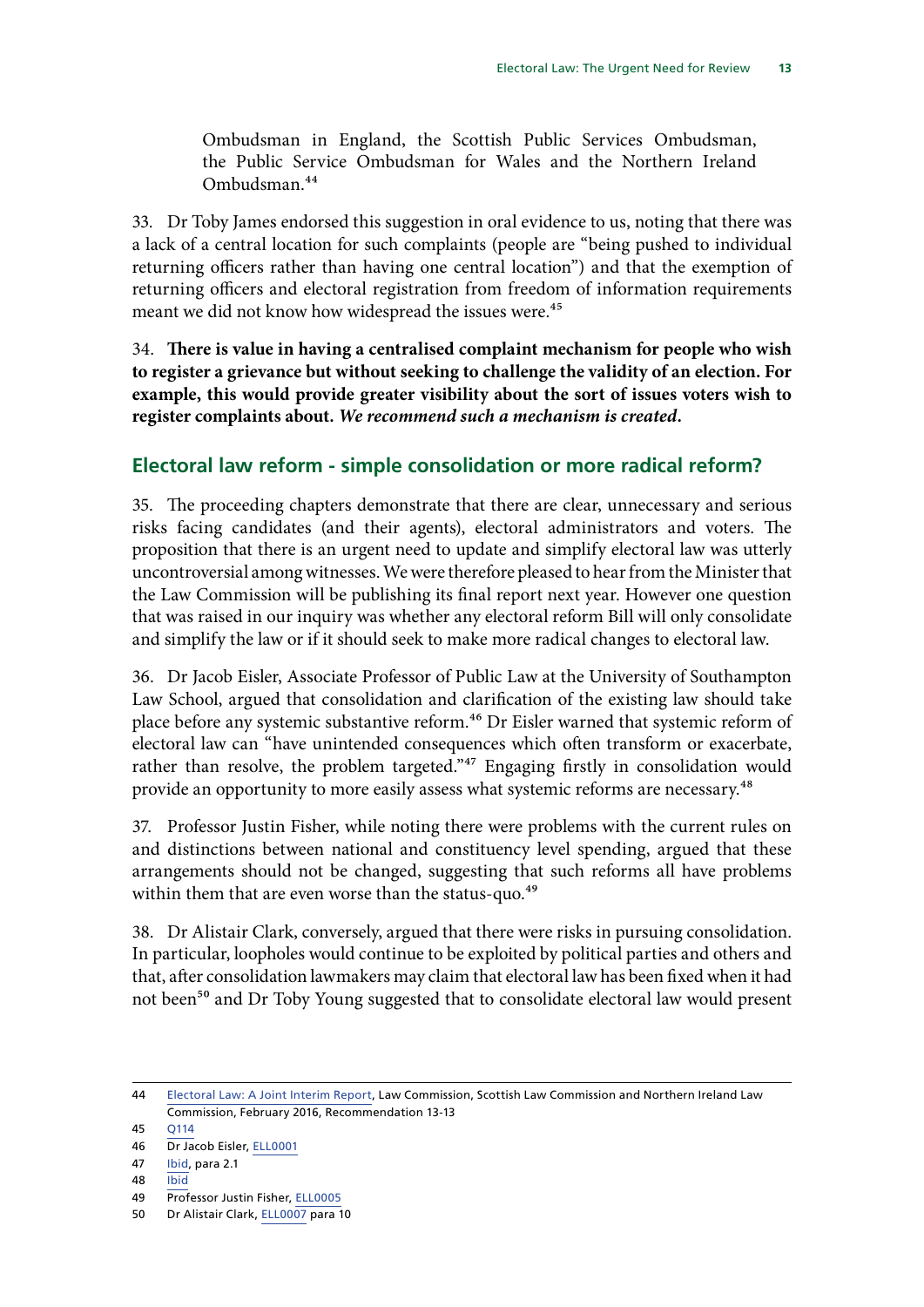<span id="page-15-0"></span>a "rare opportunity" to "modernise other aspects of electoral law." Possible reforms could include automatic registration of 16-year olds when they receive their national insurance numbers and strengthening the long-term funding of elections.<sup>51</sup>

## *Digital campaigning*

39. In its consultation response on *Protecting the Debate: Intimidation, Influence and Information*, the Government confirmed its intention to introduce an imprint regime for digital campaign material.<sup>52</sup> Witnesses to our inquiry welcomed such a proposal.<sup>53</sup>

40. Some witnesses contended that further reforms were necessary for digital campaigning. The Electoral Reform Society argued steps needed to be taken to improve "transparency on spending and ad content more broadly", which would necessitate a more comprehensive review of electoral rules.<sup>54</sup> The Electoral Commission provided some recommendations for digital campaigning such as:

- Digital campaign material must have an imprint saying who is behind the campaign and who created it.
- Campaigners should sub-divide their spending returns into different types of spending and should give more information about the money spent on digital campaigns.
- Social media companies should work with the Electoral Commission to improve their policies on campaign material and advertising for elections and referendums in the UK.55

41. **Under the current body of electoral law, nearly everyone involved in a general election faces significant risks or challenges. A primary cause of this is the archaic and confusing state of electoral law. This is not an acceptable state of affairs. The updating and simplification of electoral law must be seen as a pressing priority for the Government.**

42. *We recommend that the Government should initially prioritise non-controversial consolidation of electoral law that can command cross-party support. The Government should base this work on the final report of the Law Commission on electoral law, due in 2020. Once this initial consolidation has been achieved, the Government should then proceed to evaluate the effectiveness of electoral law more generally to determine whether more substantive reforms should be introduced.*

43. *We also recommend that our successor Committee should carry out an inquiry into the role and effectiveness of the Electoral Commission.*

54 Electoral Reform Society ([ELL0016](http://data.parliament.uk/writtenevidence/committeeevidence.svc/evidencedocument/public-administration-and-constitutional-affairs-committee/electoral-law/written/102703.html))

<sup>51</sup> Dr Toby James [\(ELL0021\)](http://data.parliament.uk/writtenevidence/committeeevidence.svc/evidencedocument/public-administration-and-constitutional-affairs-committee/electoral-law/written/102751.html)

<sup>52</sup> [Protecting the Debate: Intimidation, Influence and Information: Government Response,](https://assets.publishing.service.gov.uk/government/uploads/system/uploads/attachment_data/file/799873/Protecting-the-Debate-Government-Response-2019.05.01.pdf) Cabinet Office, May 2019

<sup>53</sup> See for example: Electoral Reform Society [\(ELL0016](http://data.parliament.uk/writtenevidence/committeeevidence.svc/evidencedocument/public-administration-and-constitutional-affairs-committee/electoral-law/written/102703.html)); Councillor Peter Golds ([ELL0018](http://data.parliament.uk/writtenevidence/committeeevidence.svc/evidencedocument/public-administration-and-constitutional-affairs-committee/electoral-law/written/102714.html)); The Electoral Commission [\(ELL0002\)](http://data.parliament.uk/writtenevidence/committeeevidence.svc/evidencedocument/public-administration-and-constitutional-affairs-committee/electoral-law/written/101233.html); Labour Party ([ELL0022](http://data.parliament.uk/writtenevidence/committeeevidence.svc/evidencedocument/public-administration-and-constitutional-affairs-committee/electoral-law/written/102832.html)); Conservative Party [\(ELL0011](http://data.parliament.uk/writtenevidence/committeeevidence.svc/evidencedocument/public-administration-and-constitutional-affairs-committee/electoral-law/written/102694.html))

<sup>55</sup> The Electoral Commission ([ELL0002](http://data.parliament.uk/writtenevidence/committeeevidence.svc/evidencedocument/public-administration-and-constitutional-affairs-committee/electoral-law/written/101233.html))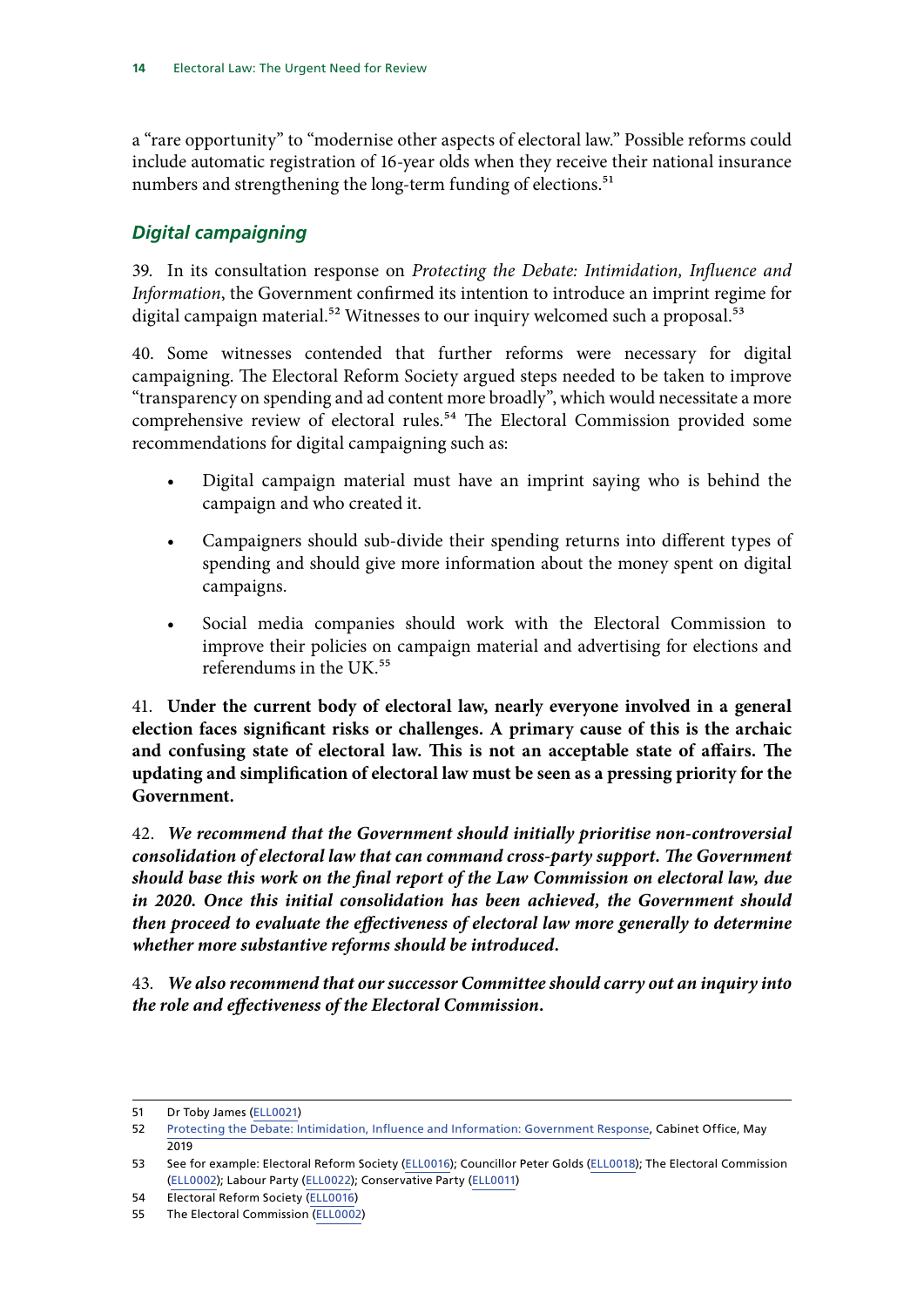44. *We welcome the Government's plans to introduce a digital campaign imprint regime. As part of the greater evaluation of electoral law we suggested in paragraph 42, the Government should consider in particular the impact of modern digital tools on election campaigning.*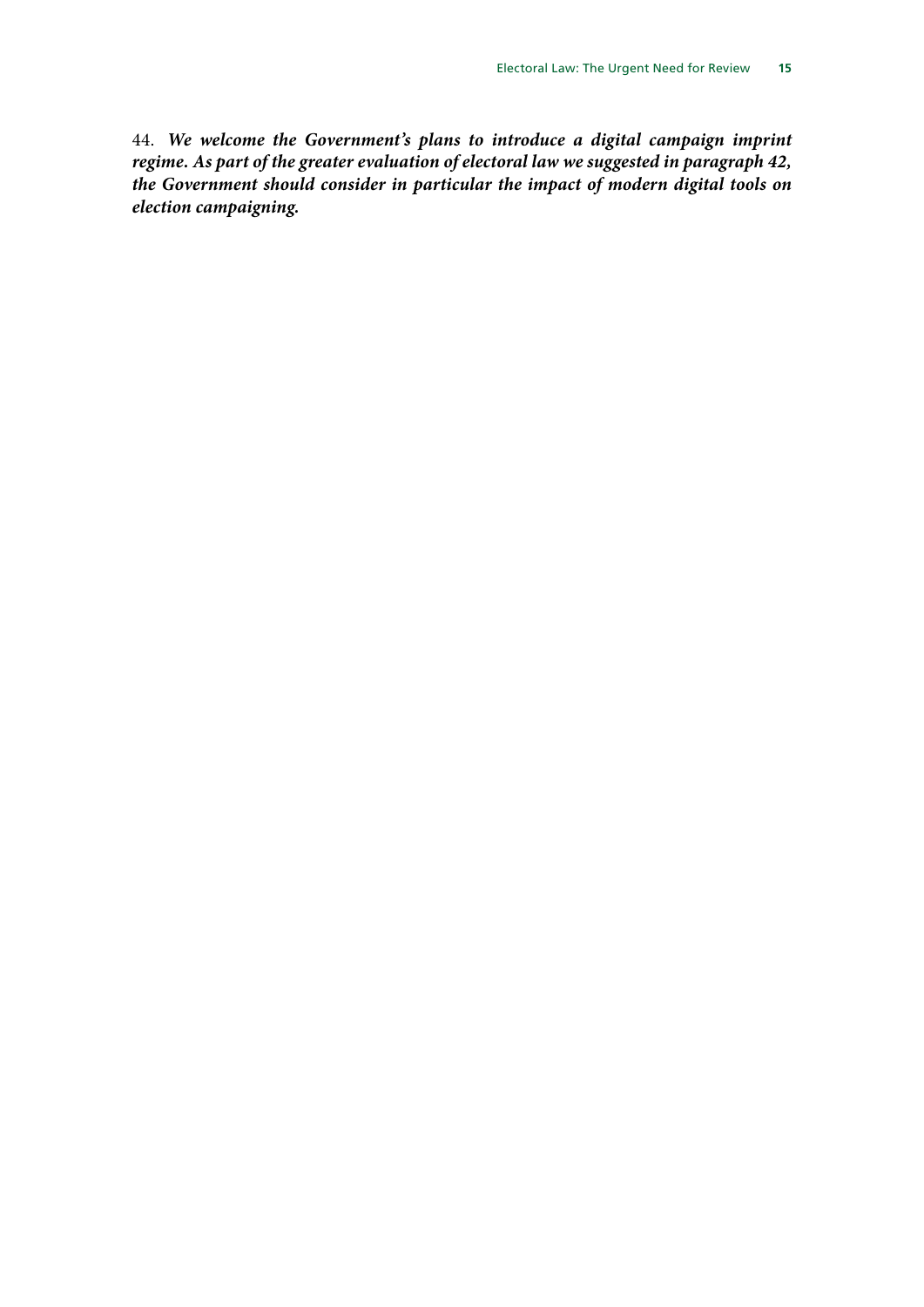## <span id="page-17-0"></span>**3** Reducing fraud and improving voter confidence in elections

45. In the Queen's Speech 2019, the Government announced proposals to improve electoral integrity in the UK. These proposals included, *inter alia*, the introduction of photographic voter ID requirements and a ban on political party campaigners from handling postal votes.<sup>56</sup> The proposals for voter ID have proven particularly controversial. In this chapter we examine the Government's proposals to reduce fraud and improve voter confidence in elections, specifically the Government's plans to introduce voter ID and postal voting reforms.

## **Voter ID**

### *The Government's policy*

46. Following a report from (the then) Rt Hon Sir Eric Pickles on electoral fraud,<sup>57</sup> the Government announced its intention to assess the viability of voter ID requirements pilot schemes in "specified local authority areas". Such pilots took place in local elections in 2018 and 2019. These pilots tested the following models of voter ID:

#### **Table 1: 2018 Voter ID Pilots**

| <b>Identification model</b> | <b>Local Authority</b> |
|-----------------------------|------------------------|
| Poll card model             | Swindon                |
|                             | Watford                |
| Mixed ID model              | <b>Bromley</b>         |
|                             | Gosport                |
| Photographic ID model       | Woking                 |

Source: [Electoral Integrity Project - Local Elections 2018 - Evaluation](https://assets.publishing.service.gov.uk/government/uploads/system/uploads/attachment_data/file/733128/Electoral_Integrity_Project_-_Local_Elections_2018_-_Evaluation.pdf), Cabinet Office, August 2018

#### **Table 2: 2019 Voter ID Pilots**

| <b>Identification model</b> | <b>Requirement</b>                                                                                                                                      | <b>Local Authority</b>                                                           |
|-----------------------------|---------------------------------------------------------------------------------------------------------------------------------------------------------|----------------------------------------------------------------------------------|
| Poll card model             | Poll card (technology<br>enabled) - electors told<br>to bring poll cards - with<br>barcodes that can be<br>scanned on them - to the<br>polling station. | Mid Sussex and Watford<br>(Watford piloted the same<br>ID requirements in 2018.) |
|                             | Poll card (non-tech) -<br>Electors told to bring poll<br>cards to the polling station.                                                                  | North West Leicestershire                                                        |

<sup>56</sup> [The Queen's Speech and Associated Background Briefing, on the Occasion of the Opening of Parliament on](https://assets.publishing.service.gov.uk/government/uploads/system/uploads/attachment_data/file/839370/Queen_s_Speech_Lobby_Pack_2019_.pdf)  [Monday 14 October 2019](https://assets.publishing.service.gov.uk/government/uploads/system/uploads/attachment_data/file/839370/Queen_s_Speech_Lobby_Pack_2019_.pdf).

<sup>57</sup> [Securing the ballot Report of Sir Eric Pickles' review into electoral fraud,](https://assets.publishing.service.gov.uk/government/uploads/system/uploads/attachment_data/file/545416/eric_pickles_report_electoral_fraud.pdf) Sir Eric Pickles, August 2016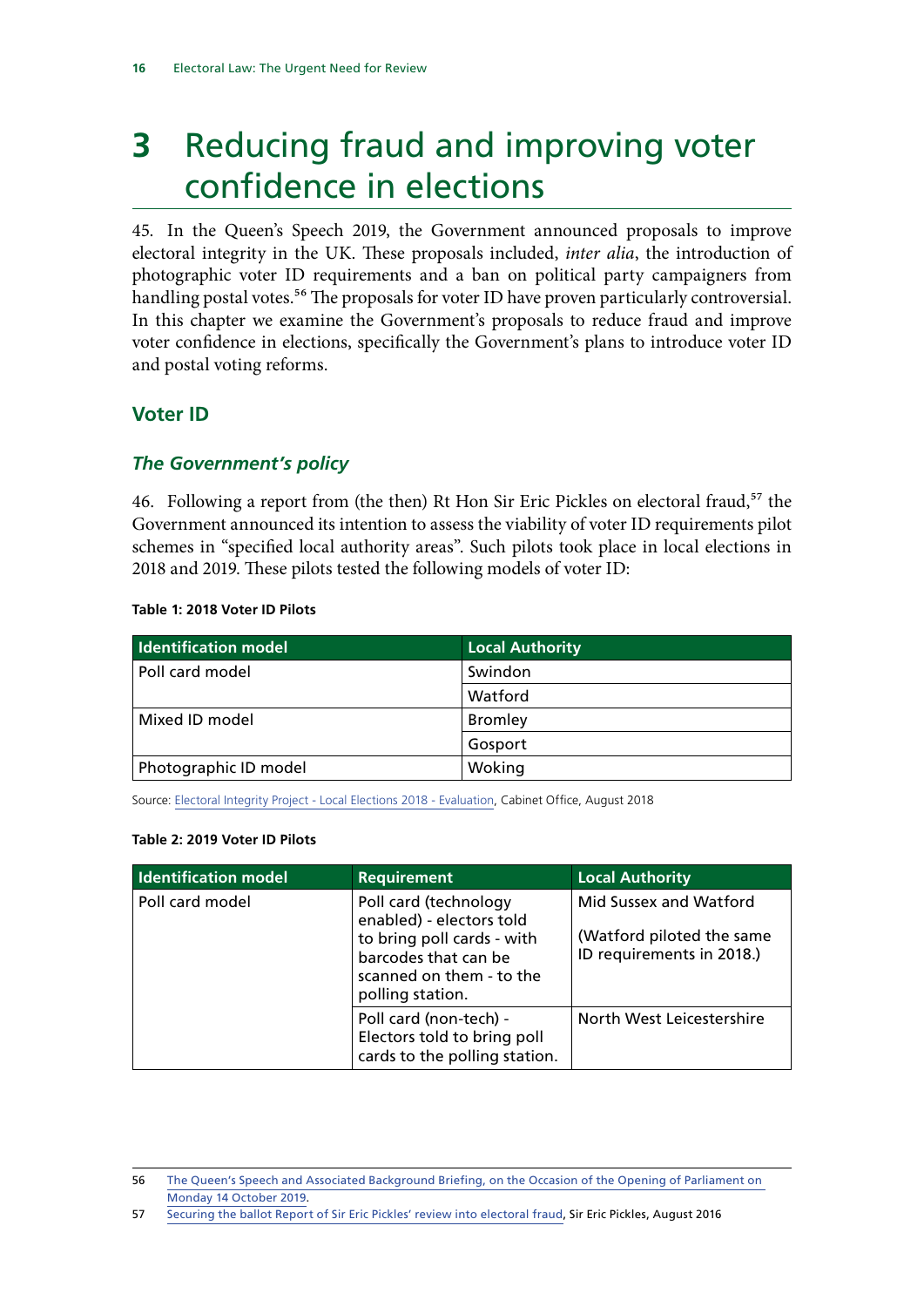<span id="page-18-0"></span>

| <b>Identification model</b> | Requirement                                                                                                                        | <b>Local Authority</b>                                                            |
|-----------------------------|------------------------------------------------------------------------------------------------------------------------------------|-----------------------------------------------------------------------------------|
| Mixed ID model              | Electors told to bring either<br>one form of photographic<br>ID or two forms of non-<br>photographic ID to the<br>polling station. | Derby, Craven, Braintree,<br>North Kesteven and<br><b>Broxtowe</b>                |
| Photographic ID model       | Electors told to bring one<br>form of photographic ID to<br>the polling station.                                                   | <b>Woking and Pendle</b><br>(Woking piloted the same<br>ID requirements in 2018.) |

Source: [Evaluation of Voter ID Pilots 2019: Evaluation of pilots introducing an ID requirement for voters at polling stations in](https://assets.publishing.service.gov.uk/government/uploads/system/uploads/attachment_data/file/819404/2019_Voter_ID_Pilots_Evaluation.pdf) [May 2019 local elections](https://assets.publishing.service.gov.uk/government/uploads/system/uploads/attachment_data/file/819404/2019_Voter_ID_Pilots_Evaluation.pdf), Cabinet Office, July 2019

47. On 11 September 2018, the Committee held an evidence session with the Minister for the Constitution, Chloe Smith MP, to scrutinise the 2018 Voter ID trials.<sup>58</sup> At this time the Committee expressed concern about the evaluation of the pilots by the Cabinet Office,<sup>59</sup> the potential effect of the policy on BAME groups,<sup>60</sup> and the inability of the Government to be able at the time to provide an estimate of the cost of pilots.<sup>61</sup>

48. The mixed ID model and the photographic ID model in the 2019 pilots included the provision of free, locally issued ID available from the local authority, if electors did not have the required form of ID.<sup>62</sup> Following these pilots, the Queen's Speech 2019 announced that photographic voter ID requirements would be introduced. The Minister told us he did not see such requirements being rolled out until May 2022 "at the earliest".<sup>63</sup>

### *The merits of voter ID*

49. Voter ID was the most controversial part of our inquiry, we received submissions both strongly in favour and resolutely opposed.

50. The voter identification pilots were welcomed by the Conservative Party, who suggested that the roll-out of pilots was a positive step for evidence-based policy making and argued that, in Great Britain, "it is harder to take out a library book or collect a parcel at a post office than it is to vote in someone else's name."64 Councillor Peter Golds of Tower Hamlets also supported voter ID, telling us that "vote early, vote often" was a problem during the Troubles in Northern Ireland, which was effectively eliminated by the introduction of voter identification. He argued that the voter ID pilots were a success and Northern Ireland provides a precedent that this is "a simple procedure which will increase confidence in the electoral process."65 The Government, in written evidence, explained that this was with the aim of "reducing the risk of voter fraud and ensuring voter security".<sup>66</sup>

<sup>58</sup> Public Administration and Constitutional Affairs Committee, Session 2017-9, Oral evidence, Electoral intimidation and voter identification, 9 September 2018, HC 1366

<sup>59</sup> Ibid [Q5](http://data.parliament.uk/writtenevidence/committeeevidence.svc/evidencedocument/public-administration-and-constitutional-affairs-committee/electoral-intimidation-and-voter-identification/oral/89657.html)

<sup>60</sup> Ibid [Q16-19](http://data.parliament.uk/writtenevidence/committeeevidence.svc/evidencedocument/public-administration-and-constitutional-affairs-committee/electoral-intimidation-and-voter-identification/oral/89657.html)

<sup>61</sup> Ibid  $\overline{Q22}$ 

<sup>62</sup> [Evaluation of Voter ID Pilots 2019: Evaluation of pilots introducing an ID requirement for voters at polling](https://assets.publishing.service.gov.uk/government/uploads/system/uploads/attachment_data/file/819404/2019_Voter_ID_Pilots_Evaluation.pdf)  [stations in May 2019 local elections](https://assets.publishing.service.gov.uk/government/uploads/system/uploads/attachment_data/file/819404/2019_Voter_ID_Pilots_Evaluation.pdf), Cabinet Office, July 2019

<sup>63</sup> [Q364](http://data.parliament.uk/writtenevidence/committeeevidence.svc/evidencedocument/public-administration-and-constitutional-affairs-committee/electoral-law/oral/106515.html)

<sup>64</sup> Conservative Party [\(ELL0011](http://data.parliament.uk/writtenevidence/committeeevidence.svc/evidencedocument/public-administration-and-constitutional-affairs-committee/electoral-law/written/102694.html))

<sup>65</sup> Councillor Peter Golds ([ELL0018](http://data.parliament.uk/writtenevidence/committeeevidence.svc/evidencedocument/public-administration-and-constitutional-affairs-committee/electoral-law/written/102714.html))

<sup>66</sup> Cabinet Office [\(ELL0012\)](http://data.parliament.uk/writtenevidence/committeeevidence.svc/evidencedocument/public-administration-and-constitutional-affairs-committee/electoral-law/written/102695.html)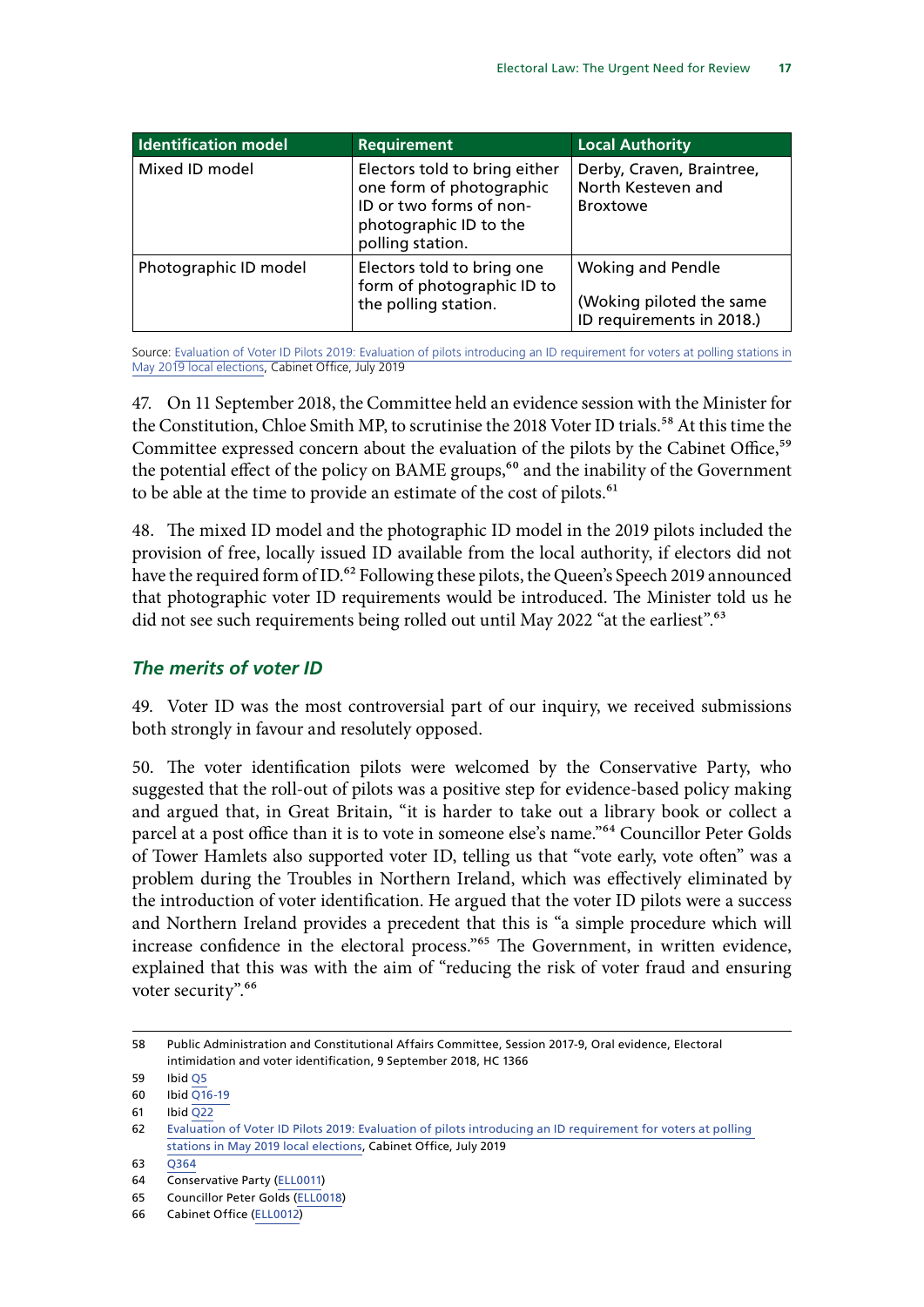51. The proposed introduction of voter ID has been described by the Electoral Reform Society as a "sledgehammer to crack a nut"<sup>67</sup> and they told us that there was no evidence that personation is a widespread practice.<sup>68</sup> In research conducted by the Electoral Reform Society, only 4% of respondents identified voter ID as the most important issue for elections, more highly prioritised subjects were large financial donors, the accuracy of the voting register and ensuring media coverage was balanced.<sup>69</sup> The Labour Party argued that voter ID requirements would have a disproportionate impact on voters with protected characteristics, such as "ethnic minority communities, older people, trans people and people with disabilities."70 It has been suggested that some 3.5 million voters might be affected as they do not have any form of photo  $ID.^{71}$ 

52. Dr Alistair Clark told us that the international consensus was that personation was "the most costly, difficult and risky way to commit electoral fraud."72 Dr Toby James echoed this, saying that there was "no evidence that this form of electoral fraud is a serious problem in British elections, proportionate to other issues" and set out the table below on problems reported by polling officers in the 2018 local elections:

| <b>Potential problems</b>                                             | Percentage of respondents reporting at<br>least one problem |
|-----------------------------------------------------------------------|-------------------------------------------------------------|
| People asking to vote but not on register                             | 52                                                          |
| Disabled voters having problems<br>competing ballot papers            | 14                                                          |
| Members of parties being where they<br>shouldn't be                   | 9                                                           |
| Disabled voters having problems with<br>access to the polling station | 9                                                           |
| People taking photos of ballot/polling<br>stations                    | 8                                                           |
| Members of parties intimidating public                                | 8                                                           |
| People ask to vote whose identity I was<br>unsure of                  | 5                                                           |
| Suspected cases of electoral fraud                                    | 1                                                           |

| Table 3: Problems reported at the Polls in the English local elections 2018 |  |  |  |
|-----------------------------------------------------------------------------|--|--|--|
|-----------------------------------------------------------------------------|--|--|--|

Source: Dr Toby James ([ELL0021](http://data.parliament.uk/writtenevidence/committeeevidence.svc/evidencedocument/public-administration-and-constitutional-affairs-committee/electoral-law/written/102751.html))

53. Dr Stuart Wilks-Heeg and Professor Maria Sobolewska expressed the view that it was "difficult to square the government's sole focus on voter ID with the wider evidence of threats to electoral integrity in the UK", explaining that allegations of personation "accounted for a total of 178 cases alleging from 2010–18, with a peak of 44 cases in 2016" and the number of convictions for personation "could be counted on one hand".73 Dr Toby James told us that it was "reasonably clear" that "There is no real evidence to support the need for [voter ID]".74

72 Dr Alistair Clark ([ELL0007](http://data.parliament.uk/writtenevidence/committeeevidence.svc/evidencedocument/public-administration-and-constitutional-affairs-committee/electoral-law/written/102326.html))

74 [Q140](http://data.parliament.uk/writtenevidence/committeeevidence.svc/evidencedocument/public-administration-and-constitutional-affairs-committee/electoral-law/oral/103825.html)

<sup>67</sup> [A Sledgehammer to Crack a Nut: The 2018 Voter ID Trials](https://www.electoral-reform.org.uk/latest-news-and-research/publications/a-sledgehammer-to-crack-a-nut-the-2018-voter-id-trials/), Electoral Reform Society, 11 September 2018

<sup>68</sup> Electoral Reform Society ([ELL0016](http://data.parliament.uk/writtenevidence/committeeevidence.svc/evidencedocument/public-administration-and-constitutional-affairs-committee/electoral-law/written/102703.html))

<sup>69</sup> [Poll: 'Need' for voter ID should be least of our worries, say voters,](https://www.electoral-reform.org.uk/latest-news-and-research/media-centre/press-releases/poll-need-for-voter-id-should-be-least-of-our-worries-say-voters/) Electoral Reform Society, 6 June 2018

<sup>70</sup> Labour Party [\(ELL0022\)](http://data.parliament.uk/writtenevidence/committeeevidence.svc/evidencedocument/public-administration-and-constitutional-affairs-committee/electoral-law/written/102832.html)

<sup>71</sup> [Ibid](http://data.parliament.uk/writtenevidence/committeeevidence.svc/evidencedocument/public-administration-and-constitutional-affairs-committee/electoral-law/written/102832.pdf)

<sup>73</sup> Dr Stuart Wilks-Heeg and Professor Maria Sobolewska [\(ELL0008\)](http://data.parliament.uk/writtenevidence/committeeevidence.svc/evidencedocument/public-administration-and-constitutional-affairs-committee/electoral-law/written/102542.html)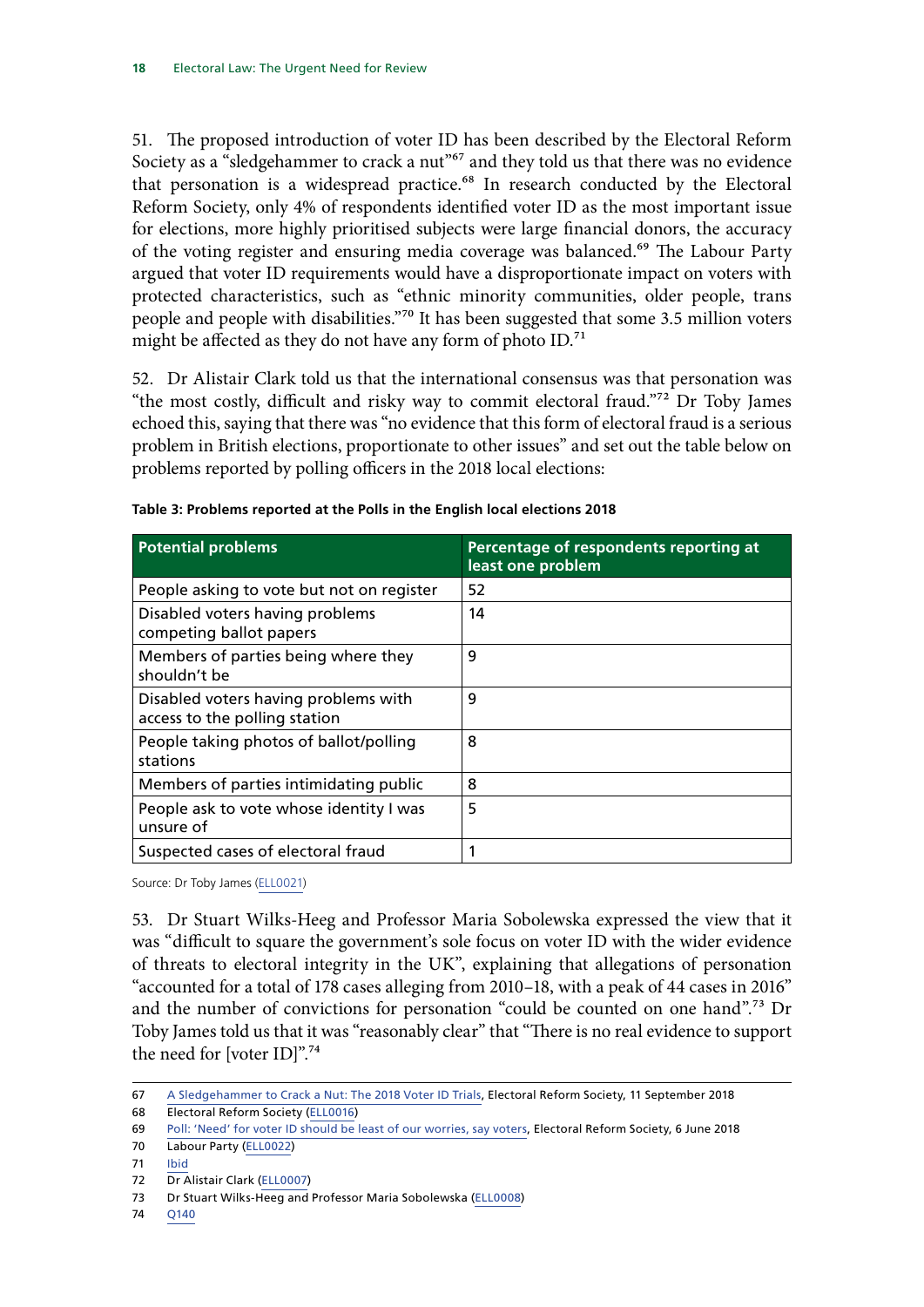<span id="page-20-0"></span>54. In oral evidence the Minister argued that it was not a case of "either/or" and other changes, such as to campaign finance rules, could brought in along with voter ID and stressed that voters who did not have photographic ID would be able to access a free of charge Electoral Identity Card.<sup>75</sup> The Minister also pointed to Northern Ireland as proof a voter ID system could work.76

### *The results of the 2019 pilots*

55. The Cabinet Office, in its evaluation of the 2019 voter ID pilots, argued that the pilots demonstrated that all modes of voter ID "are workable".77 The tables below provide changes in elector views that there are sufficient safeguards at the polling station, comparing before and after polling day.

| Table 4: Elector view on whether there are sufficient safeguards at polling stations |  |  |
|--------------------------------------------------------------------------------------|--|--|
|                                                                                      |  |  |

| Method          | Percentage before polling<br>day $(\%)$ | Percentage after polling<br>day (%) (change in brackets) |
|-----------------|-----------------------------------------|----------------------------------------------------------|
| Poll card       | 62                                      | 65 (3%)                                                  |
| Mixed ID        | 63                                      | 78 (15%)                                                 |
| Photographic ID | 57                                      | 63 (6%)                                                  |

Source: [Evaluation of Voter ID Pilots 2019: Evaluation of pilots introducing an ID requirement for voters at polling stations in](https://assets.publishing.service.gov.uk/government/uploads/system/uploads/attachment_data/file/819404/2019_Voter_ID_Pilots_Evaluation.pdf) [May 2019 local elections](https://assets.publishing.service.gov.uk/government/uploads/system/uploads/attachment_data/file/819404/2019_Voter_ID_Pilots_Evaluation.pdf), Cabinet Office, July 2019

56. The Cabinet Office's evaluation also reported the number of people who did not return after being refused a ballot paper for not bringing the required voter ID:

|                  |                             | <b>Number of people</b><br>initially refused<br>ballot paper | <b>Number of people</b><br>who didn't return<br>with ID | People who<br>didn't return, as<br>a percentage of<br>those who voted in<br>the polling station |
|------------------|-----------------------------|--------------------------------------------------------------|---------------------------------------------------------|-------------------------------------------------------------------------------------------------|
| Mixed Model      | <b>Braintree</b>            | 203                                                          | 73                                                      | 0.3%                                                                                            |
| pilots           | <b>Broxtowe</b>             | 231                                                          | 69                                                      | $0.3\%$                                                                                         |
|                  | Craven                      | 129                                                          | 49                                                      | 0.7%                                                                                            |
|                  | Derby                       | 514                                                          | 256                                                     | 0.6%                                                                                            |
|                  | <b>North</b><br>Kesteven    | 145                                                          | 68                                                      | 0.4%                                                                                            |
| Poll card pilots | <b>Mid Sussex</b>           | 15                                                           | 8                                                       | 0.03%                                                                                           |
|                  | <b>NW</b><br>Leicestershire | 266                                                          | 61                                                      | 0.4%                                                                                            |
|                  | Watford                     | 94-209                                                       | 33-51                                                   | 0.2%                                                                                            |
| Photo ID only    | Pendle                      | 284                                                          | 101                                                     | $0.7\%$                                                                                         |
| pilots           | Woking                      | 87                                                           | 22                                                      | 0.1%                                                                                            |

#### **Table 5: Number of people refused a ballot paper in the 2019 voter ID pilots**

Source: [Evaluation of Voter ID Pilots 2019: Evaluation of pilots introducing an ID requirement for voters at polling stations in](https://assets.publishing.service.gov.uk/government/uploads/system/uploads/attachment_data/file/819404/2019_Voter_ID_Pilots_Evaluation.pdf) [May 2019 local elections](https://assets.publishing.service.gov.uk/government/uploads/system/uploads/attachment_data/file/819404/2019_Voter_ID_Pilots_Evaluation.pdf), Cabinet Office, July 2019

76 [Q346](http://data.parliament.uk/writtenevidence/committeeevidence.svc/evidencedocument/public-administration-and-constitutional-affairs-committee/electoral-law/oral/106515.html)

<sup>75</sup> [Q342](http://data.parliament.uk/writtenevidence/committeeevidence.svc/evidencedocument/public-administration-and-constitutional-affairs-committee/electoral-law/oral/106515.html)

<sup>77</sup> [Evaluation of Voter ID Pilots 2019: Evaluation of pilots introducing an ID requirement for voters at polling](https://assets.publishing.service.gov.uk/government/uploads/system/uploads/attachment_data/file/819404/2019_Voter_ID_Pilots_Evaluation.pdf)  [stations in May 2019 local elections](https://assets.publishing.service.gov.uk/government/uploads/system/uploads/attachment_data/file/819404/2019_Voter_ID_Pilots_Evaluation.pdf), Cabinet Office, July 2019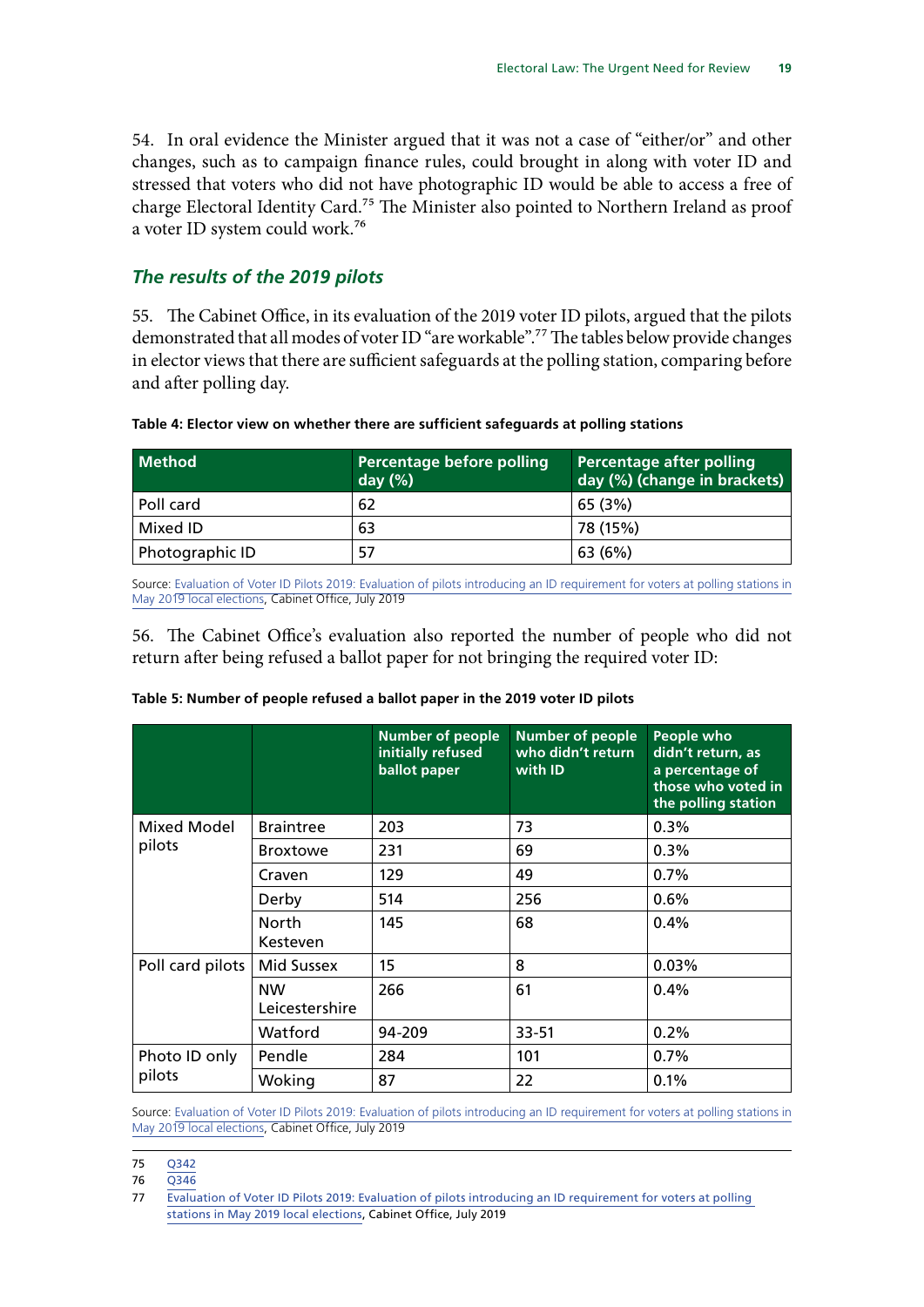The Cabinet Office's evaluation stated that "The data collected indicated that no consistent demographic group, that we were able to examine, was adversely impacted by the models".<sup>78</sup>

57. The Electoral Commission, in its evaluation, identified three key areas for further consideration:

- Any ID requirement should deliver clear improvements to current security levels;
- any ID requirement should ensure accessibility for all voters; and
- any ID requirement should realistically be deliverable, taking into account the resources required to administer it.79

58. The Electoral Commission stressed in their evaluation that "year-on-year turnout comparisons are difficult owing to the local government electoral cycle" and concluded that:

> It is not possible to draw a clear connection between the pilot scheme and any changes in turnout. Limited data is available and where it is available, the pattern is not consistent. We also know that turnout is volatile and dependent on a number of factors.<sup>80</sup>

The evaluation also explained that the polling station staff were not asked to collect demographic information about the people who did not return to vote and this means that "we have no direct evidence to tell us whether people from particular backgrounds were more likely than others to find it hard to show ID."81

59. At the time of drafting this report, there was no cost information available for the 2019 pilots. The Cabinet Office evaluation is to be updated with validated cost data, once available.<sup>82</sup> The Government's evaluation of the 2018 voter ID, provided the following potential costs per general election:

**Table 6: Potential cost of voter ID per general election (excluding the cost of IT equipment required in polling stations.)**

| Method                | Potential cost per general election |  |  |
|-----------------------|-------------------------------------|--|--|
| Poll card model       | £4.3m - £20.4m                      |  |  |
| Mixed ID model        | £4.6m - £17.1m                      |  |  |
| Photographic ID model | £5.9m - £17.9m                      |  |  |

Source: [Electoral Integrity Project - Local Elections 2018 - Evaluation, Cabinet Office,](https://assets.publishing.service.gov.uk/government/uploads/system/uploads/attachment_data/file/733128/Electoral_Integrity_Project_-_Local_Elections_2018_-_Evaluation.pdf) August 2018

60. **It is essential that voters are able to have confidence in the integrity of UK elections, which voter ID can support but there is a lack of robust evidence about the potential effect of voter ID on particular demographics. Furthermore, in the absence of information on the potential cost of voter ID, it is impossible to evaluate the value** 

- $80$  [Ibid](https://www.electoralcommission.org.uk/who-we-are-and-what-we-do/our-views-and-research/our-research/voter-identification-pilots/may-2019-voter-identification-pilot-schemes)
- 81 [Ibid](https://www.electoralcommission.org.uk/who-we-are-and-what-we-do/our-views-and-research/our-research/voter-identification-pilots/may-2019-voter-identification-pilot-schemes)

<sup>78</sup> [Ibid](https://assets.publishing.service.gov.uk/government/uploads/system/uploads/attachment_data/file/819404/2019_Voter_ID_Pilots_Evaluation.pdf)

<sup>79</sup> [May 2019 voter identification pilot schemes](https://www.electoralcommission.org.uk/who-we-are-and-what-we-do/our-views-and-research/our-research/voter-identification-pilots/may-2019-voter-identification-pilot-schemes), Electoral Commission, accessed 28 October 2019

<sup>82</sup> [Evaluation of Voter ID Pilots 2019: Evaluation of pilots introducing an ID requirement for voters at polling](https://assets.publishing.service.gov.uk/government/uploads/system/uploads/attachment_data/file/819404/2019_Voter_ID_Pilots_Evaluation.pdf)  [stations in May 2019 local elections](https://assets.publishing.service.gov.uk/government/uploads/system/uploads/attachment_data/file/819404/2019_Voter_ID_Pilots_Evaluation.pdf), Cabinet Office, July 2019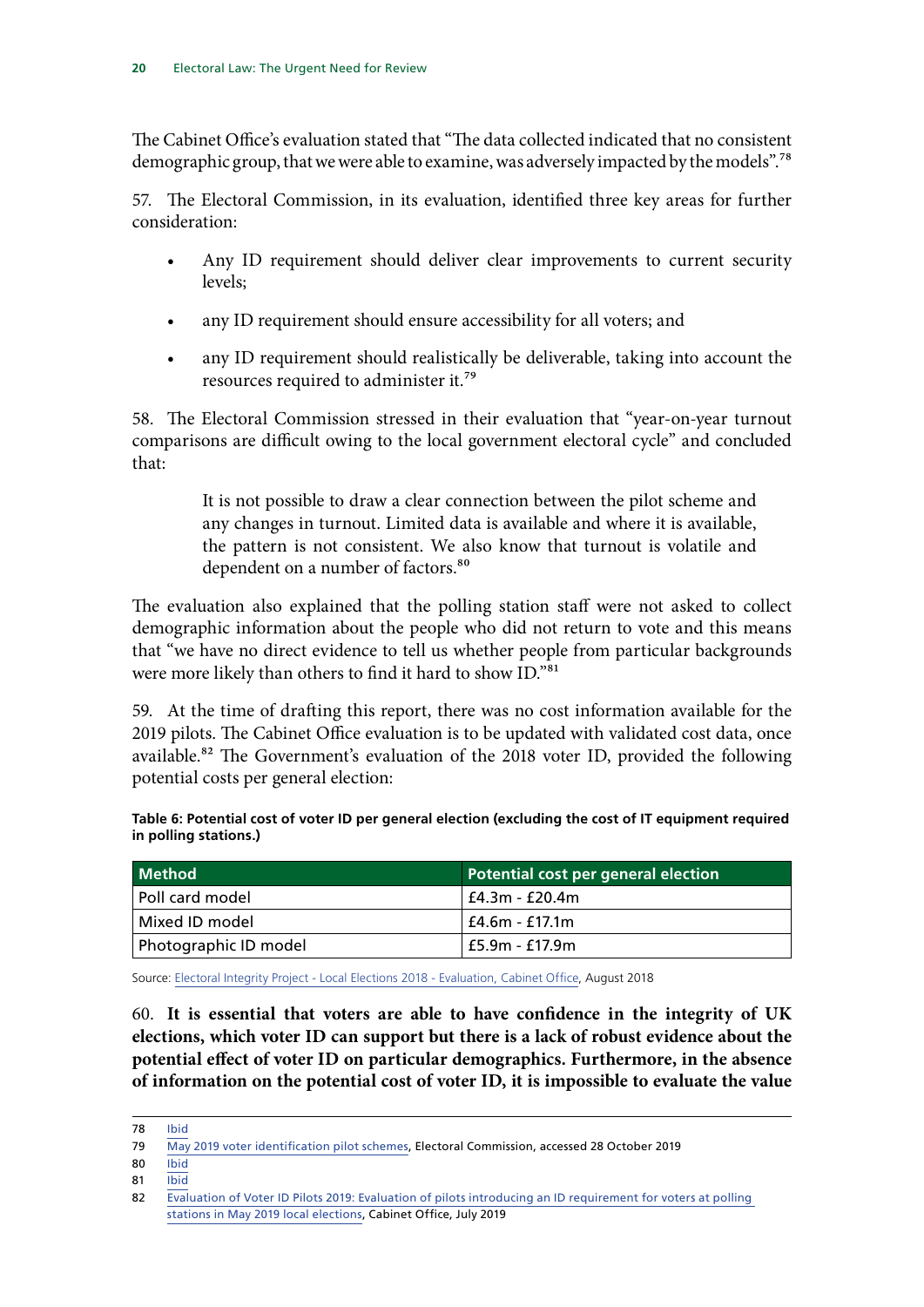<span id="page-22-0"></span>**for money of introducing such requirements. In the absence of such information, voter ID is something over which the Government should exercise extreme caution over proceeding with.** *We recommend that the Government should continue with voter ID pilots to provide a greater evidence base on the impacts of voter ID on particular demographics and the likely cost of the national roll-out of voter ID.*

### *Postal voting*

61. The Government also announced in the Queen's Speech plans to reform postal voting by:

- Banning campaigners from handling postal votes,
- introducing a power to limit the number of postal votes a person may hand-in, and
- establishing a requirement on those registered for a postal vote to re-apply every three years.<sup>83</sup>

Tightening up postal voting requirements to prevent fraud was uncontroversial in our inquiry, particularly the suggestion of banning campaigners from handling postal votes. The Electoral Commission described it as "inappropriate" for campaigners to be directly involved in the administration of the voting process, including completing absent vote applications and postal ballot packs, both due to the direct risk of fraud and the perception of voters that such activity would be inappropriate.<sup>84</sup> Other witnesses also welcomed a ban on campaigners handling postal votes.<sup>85</sup>

### 62. **We welcome and support the Government's planned postal voting reforms outlined in the Queen's Speech 2019.**

<sup>83</sup> [Evaluation of Voter ID Pilots 2019: Evaluation of pilots introducing an ID requirement for voters at polling](https://assets.publishing.service.gov.uk/government/uploads/system/uploads/attachment_data/file/819404/2019_Voter_ID_Pilots_Evaluation.pdf)  [stations in May 2019 local elections](https://assets.publishing.service.gov.uk/government/uploads/system/uploads/attachment_data/file/819404/2019_Voter_ID_Pilots_Evaluation.pdf), Cabinet Office, July 2019

<sup>84</sup> The Electoral Commission ([ELL0002](http://data.parliament.uk/writtenevidence/committeeevidence.svc/evidencedocument/public-administration-and-constitutional-affairs-committee/electoral-law/written/101233.html))

<sup>85</sup> Dr Stuart Wilks-Heeg and Professor Maria Sobolewska [\(ELL0008\)](http://data.parliament.uk/writtenevidence/committeeevidence.svc/evidencedocument/public-administration-and-constitutional-affairs-committee/electoral-law/written/102542.html); Association of Electoral Administrators [\(ELL0004\)](http://data.parliament.uk/writtenevidence/committeeevidence.svc/evidencedocument/public-administration-and-constitutional-affairs-committee/electoral-law/written/102107.html)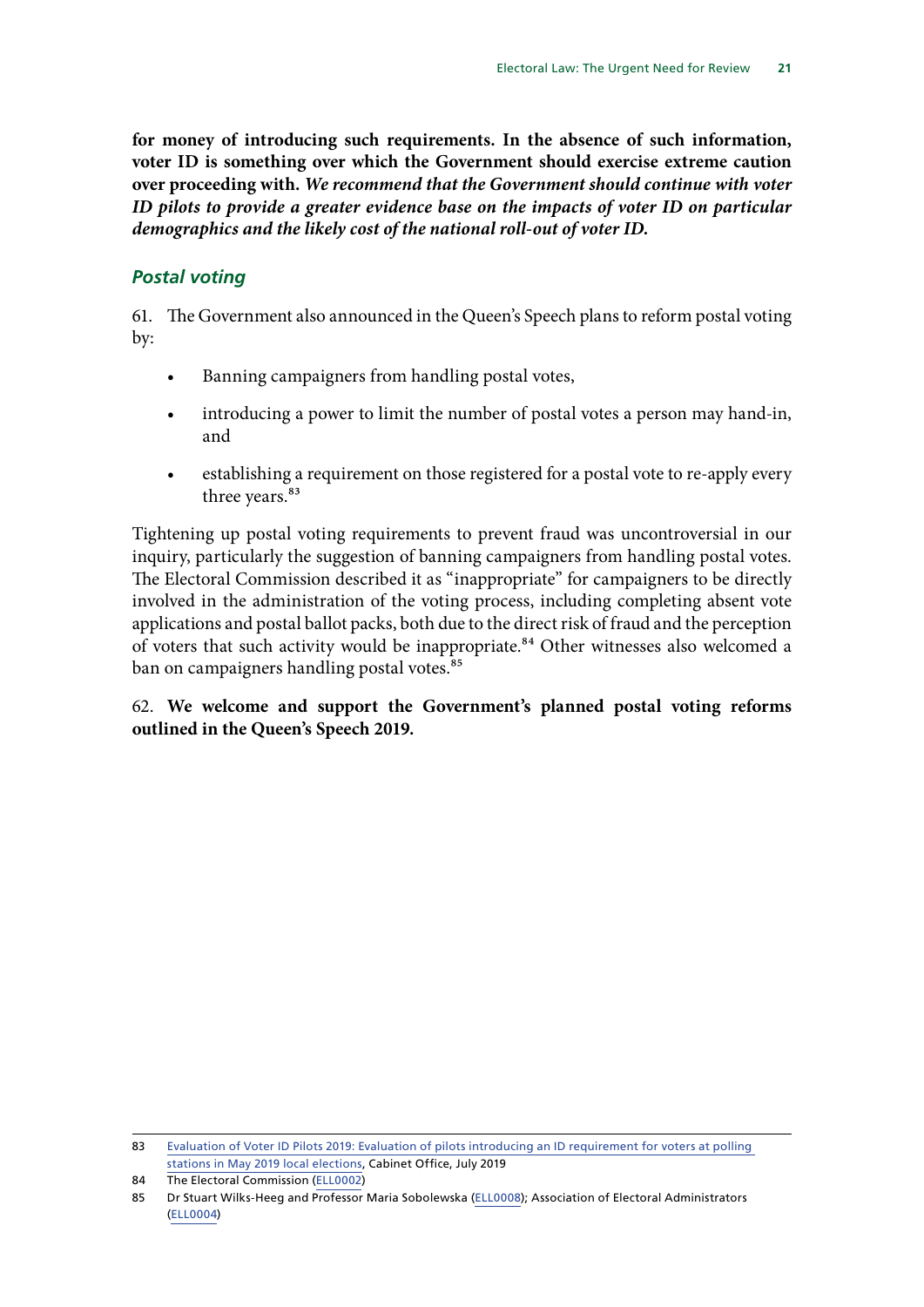## <span id="page-23-0"></span>**4** Intimidation of candidates and campaigners

63. The Government plans to introduce a new electoral offence of intimidation committed against a candidate or campaigner during an electoral period.<sup>86</sup> This followed a recommendation from the Committee on Standards in Public Life.<sup>87</sup> The Committee on Standards in Public Life explained their support for the creation of such an offence as follows:

> Making intimidation an electoral offence would serve the purpose of emphasising that intimidation of a parliamentary candidate is an affront to the integrity of our democracy, as well as an offence against the individual victim.88

64. The Cabinet Office explained in written evidence that the electoral offence "would apply appropriate electoral sanctions to existing, clearly defined criminal law offences and would not make anything illegal that is currently legal under criminal law.<sup>89</sup>

65. **We welcome the Government's proposals to introduce an electoral offence of intimidation against a candidate or campaigner during an electoral period and agree with the Government's approach of not to make illegal anything which is currently legal under criminal law***. We recommend that the creation of electoral offences of intimidation of candidates and campaigners should be included in the Law Commission's final report on electoral law.*

<sup>86</sup> Cabinet Office [\(ELL0012\)](http://data.parliament.uk/writtenevidence/committeeevidence.svc/evidencedocument/public-administration-and-constitutional-affairs-committee/electoral-law/written/102695.html)

<sup>87</sup> [Intimidation in Public Life: A Review by the Committee on Standards in Public Life](https://assets.publishing.service.gov.uk/government/uploads/system/uploads/attachment_data/file/666927/6.3637_CO_v6_061217_Web3.1__2_.pdf), December 2017

<sup>88</sup> Committee on Standards in Public Life ([ELL0006](http://data.parliament.uk/writtenevidence/committeeevidence.svc/evidencedocument/public-administration-and-constitutional-affairs-committee/electoral-law/written/102310.html))

<sup>89</sup> Cabinet Office [\(ELL0012\)](http://data.parliament.uk/writtenevidence/committeeevidence.svc/evidencedocument/public-administration-and-constitutional-affairs-committee/electoral-law/written/102695.html)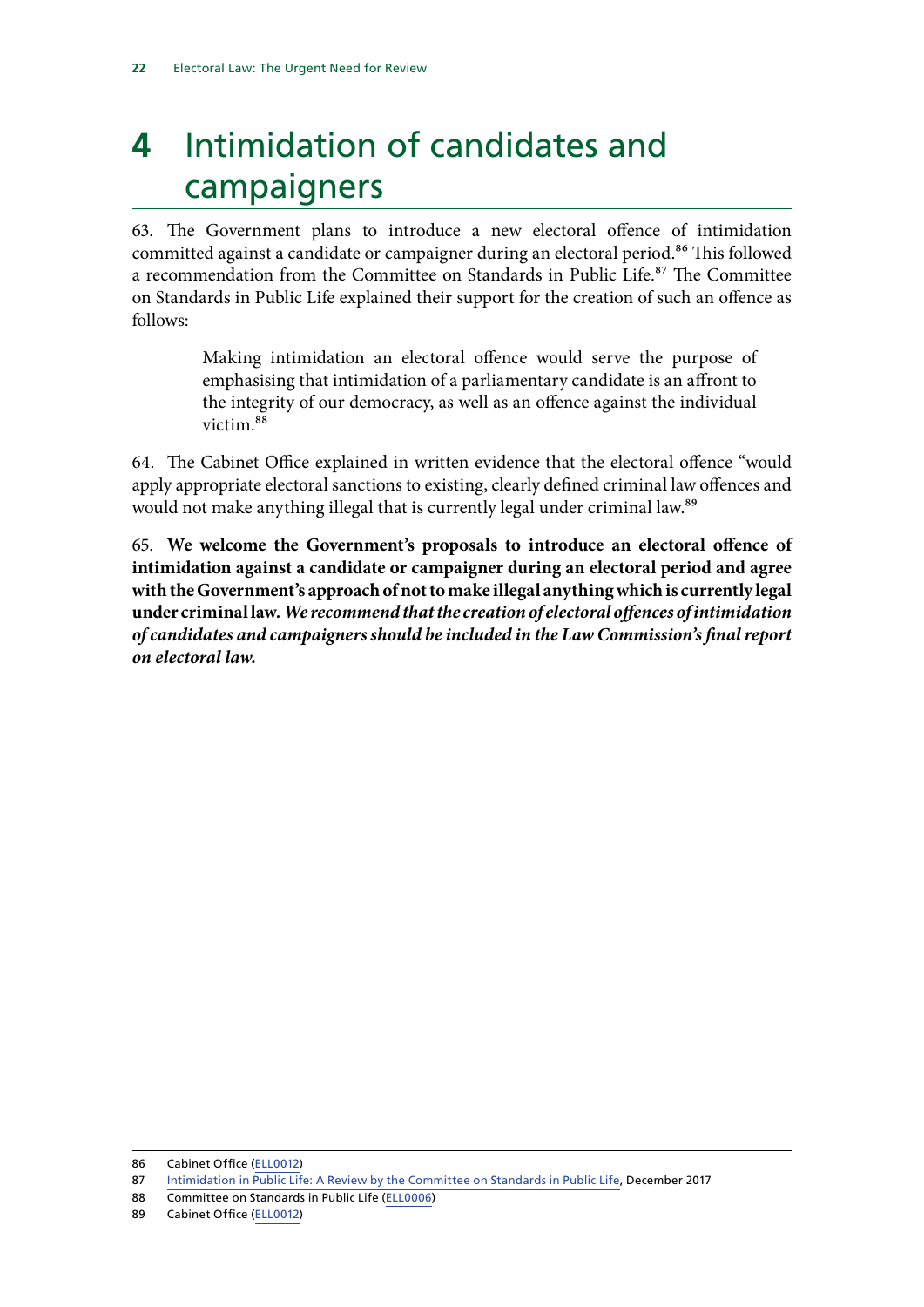## <span id="page-24-0"></span>Conclusions and recommendations

### The urgency of updating electoral law

- 1. The complexity of electoral law can make it difficult for even professional party compliance teams to ensure the law is adhered to but this difficulty is doubtless even more pronounced for people who wish to stand as independent candidates and will therefore not have access to party resources and training. The uncertainty about some aspects of Electoral Law leaves even the most professional agents in fear of falling foul of the law through no fault of their own. Consolidation of electoral law would help make information on the requirements on candidates and their agents more accessible which is particularly important for people wishing to stand as independents and would help make it easier to comply with the law. (Paragraph 15)
- 2. *As part of electoral law reform, the Government should consult stakeholders on how the law on notional spending can be clarified but reform should only be taken forwards on the basis of clear consensus.* (Paragraph 16)
- 3. It is clear from the evidence that the current state of electoral law poses serious risks and difficulties for electoral administrators. Electoral administrators approach a very challenging job with dedication but they are forced to contend with serious pressures in order to successfully deliver elections. The level of difficulty and complexity faced by electoral administrators is unacceptable and wholly unnecessary. (Paragraph 23)
- 4. The election petition system for challenging elections is archaic, too complicated and not fit for purpose. It is in the public interest that meritorious election petitions are brought forward but the under the current system there is a risk that such petitions will not be brought forward, due to the complexity of the process and the level of potential cost. *We agree with the Law Commission's recommendation that that the election petition system is brought into the modern court system. As part of any such reform, the Government must ensure the right balance is struck between ensuring access to justice for electors and also preventing vexatious attempts to challenge elections.* (Paragraph 31)
- 5. There is value in having a centralised complaint mechanism for people who wish to register a grievance but without seeking to challenge the validity of an election. For example, this would provide greater visibility about the sort of issues voters wish to register complaints about. *We recommend such a mechanism is created.* (Paragraph 34)
- 6. Under the current body of electoral law, nearly everyone involved in a general election faces significant risks or challenges. A primary cause of this is the archaic and confusing state of electoral law. This is not an acceptable state of affairs. The updating and simplification of electoral law must be seen as a pressing priority for the Government. (Paragraph 41)
- 7. *We recommend that the Government should initially prioritise non-controversial consolidation of electoral law that can command cross-party support. The Government should base this work on the final report of the Law Commission on electoral law, due*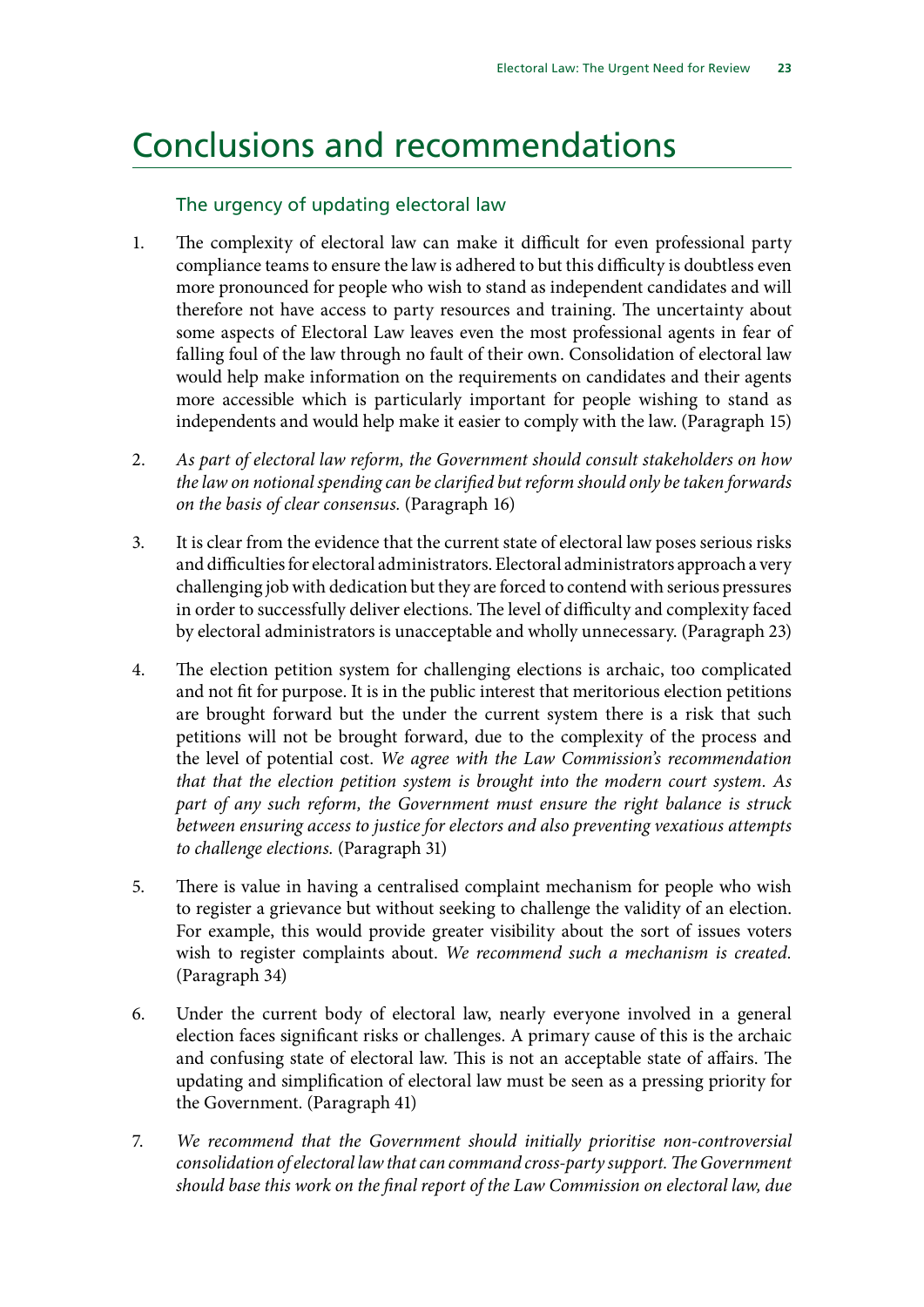*in 2020. Once this initial consolidation has been achieved, the Government should then proceed to evaluate the effectiveness of electoral law more generally to determine whether more substantive reforms should be introduced.* (Paragraph 42)

- 8. *We also recommend that our successor Committee should carry out an inquiry into the role and effectiveness of the Electoral Commission.* (Paragraph 43)
- 9. *We welcome the Government's plans to introduce a digital campaign imprint regime. As part of the greater evaluation of electoral law we suggested in paragraph 42, the Government should consider in particular the impact of modern digital tools on election campaigning.* (Paragraph 44)

### Reducing fraud and improving voter confidence in elections

- 10. It is essential that voters are able to have confidence in the integrity of UK elections, which voter ID can support but there is a lack of robust evidence about the potential effect of voter ID on particular demographics. Furthermore, in the absence of information on the potential cost of voter ID, it is impossible to evaluate the value for money of introducing such requirements. In the absence of such information, voter ID is something over which the Government should exercise extreme caution over proceeding with. *We recommend that the Government should continue with voter ID pilots to provide a greater evidence base on the impacts of voter ID on particular demographics and the likely cost of the national roll-out of voter ID.* (Paragraph 60)
- 11. We welcome and support the Government's planned postal voting reforms outlined in the Queen's Speech 2019. (Paragraph 62)
- 12. We welcome the Government's proposals to introduce an electoral offence of intimidation against a candidate or campaigner during an electoral period and agree with the Government's approach of not to make illegal anything which is currently legal under criminal law *We recommend that the creation of electoral offences of intimidation of candidates and campaigners should be included in the Law Commission's final report on electoral law.* (Paragraph 65)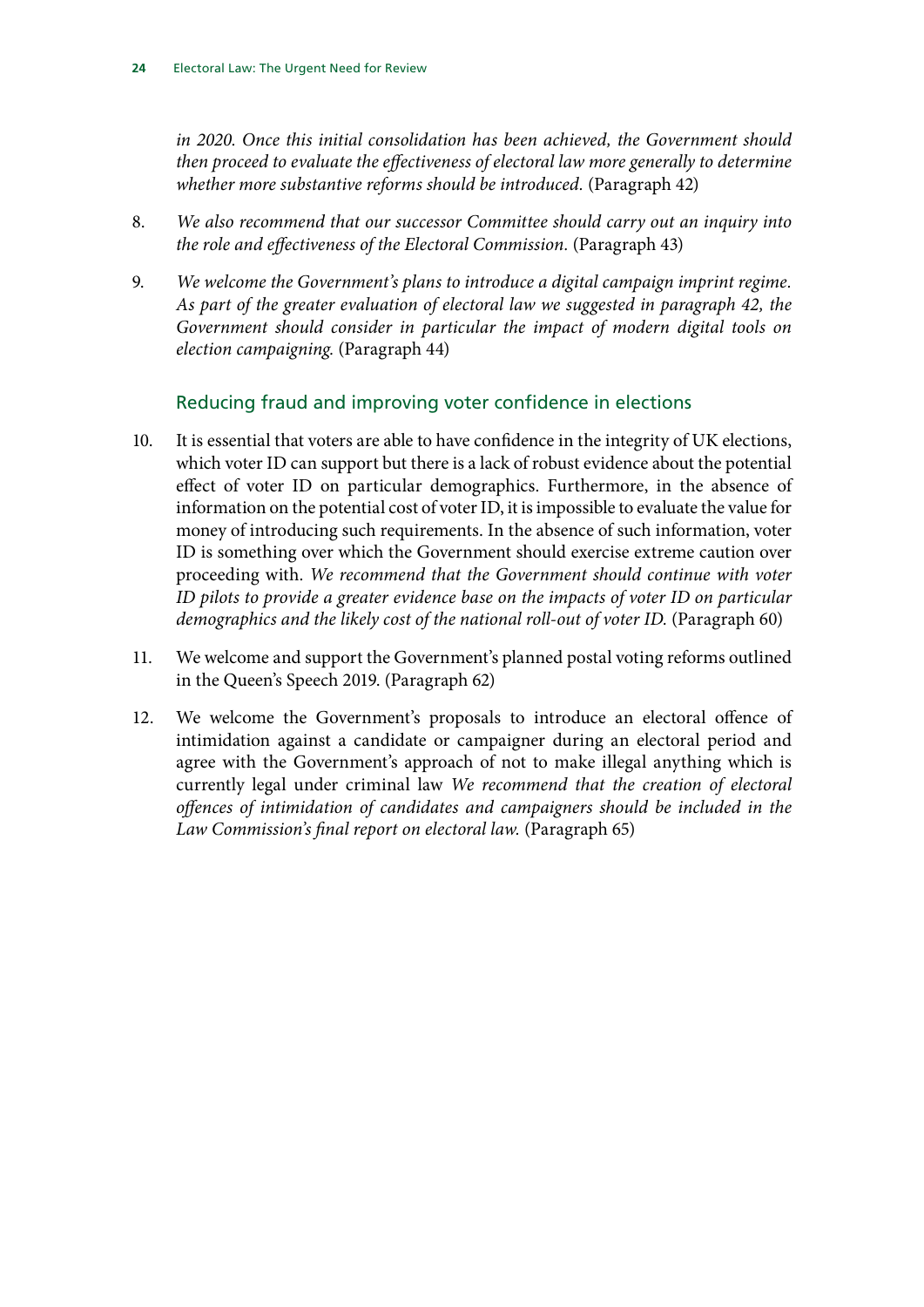## <span id="page-26-0"></span>Formal minutes

### **Thursday 31 October 2019**

#### Members Present

Sir Bernard Jenkin, in the Chair

Kelvin Hopkins Mr David Jones

David Morris

Draft Report (*Electoral Law: The Urgent Need for Review*), proposed by the Chair, brought up and read.

*Ordered*, That the draft Report be read a second time, paragraph by paragraph.

Paragraphs 1 to 65 read and agreed to.

Summary agreed to.

*Resolved*, That the Report be the First Report of the Committee to the House.

*Ordered*, That the Chair make the Report to the House.

[Adjourned till Tuesday 5 November 2019 at 09.30am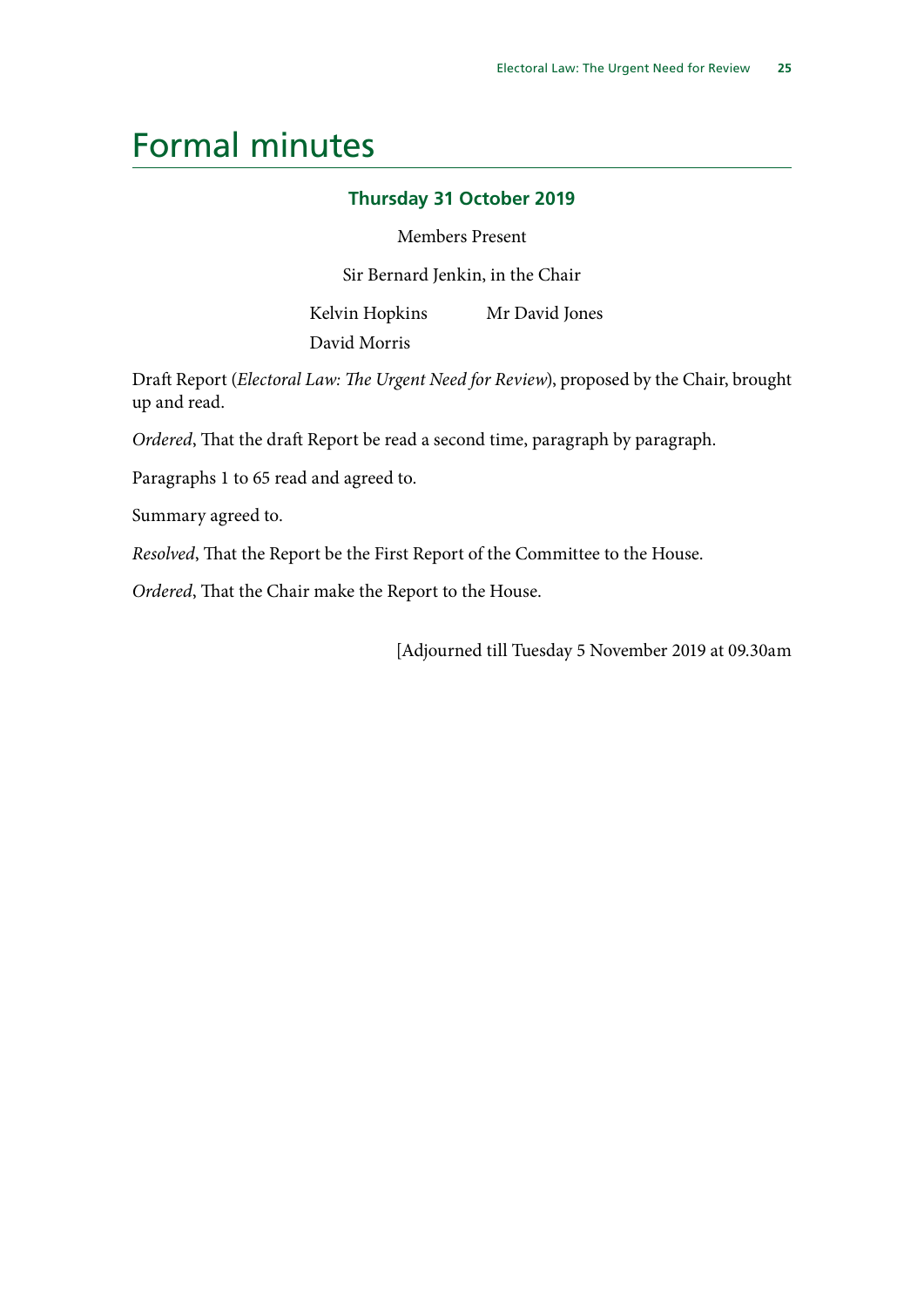## <span id="page-27-0"></span>**Witnesses**

The following witnesses gave evidence. Transcripts can be viewed on the [inquiry publications](https://www.parliament.uk/business/committees/committees-a-z/commons-select/public-administration-and-constitutional-affairs-committee/inquiries/parliament-2017/electoral-law-inquiry-17-19/publications/) [page](https://www.parliament.uk/business/committees/committees-a-z/commons-select/public-administration-and-constitutional-affairs-committee/inquiries/parliament-2017/electoral-law-inquiry-17-19/publications/) of the Committee's website.

## **Tuesday 2 July 2019**

| Nicholas Paines QC, Commissioner for Public Law and Henni Ouahes,<br>Lawyer, Public Law Team, The Law Commission                                                                                                                                | $Q1 - 53$   |
|-------------------------------------------------------------------------------------------------------------------------------------------------------------------------------------------------------------------------------------------------|-------------|
| Peter Stanyon, Association of Electoral Administrators, and Louise Round,<br>Solace Spokesperson for Elections and Democratic Renewal                                                                                                           | $Q54 - 108$ |
| Tuesday 16 July 2019                                                                                                                                                                                                                            |             |
| Dr Toby James, Head of Politics, University of East Anglia, Dr Alistair Clark,<br>Reader in Politics, Newcastle University                                                                                                                      | Q109-162    |
| Dr Jessica Garland, Director of Policy and Research, Electoral Reform<br>Society, Dr Stuart Wilks-Heeg, Reader in Politics, University of Liverpool,<br>Professor Maria Sobolewska, Professor of Political Science, University of<br>Manchester | Q163-201    |
| Tuesday 23 July 2019                                                                                                                                                                                                                            |             |
| Bob Posner, Chief Executive and Louise Edwards, Director of Regulation,<br><b>Electoral Commission</b>                                                                                                                                          | Q202-302    |
| <b>Monday 21 October 2019</b>                                                                                                                                                                                                                   |             |
| Kevin Foster MP, Interim Minister for the Constitution                                                                                                                                                                                          | O303-393    |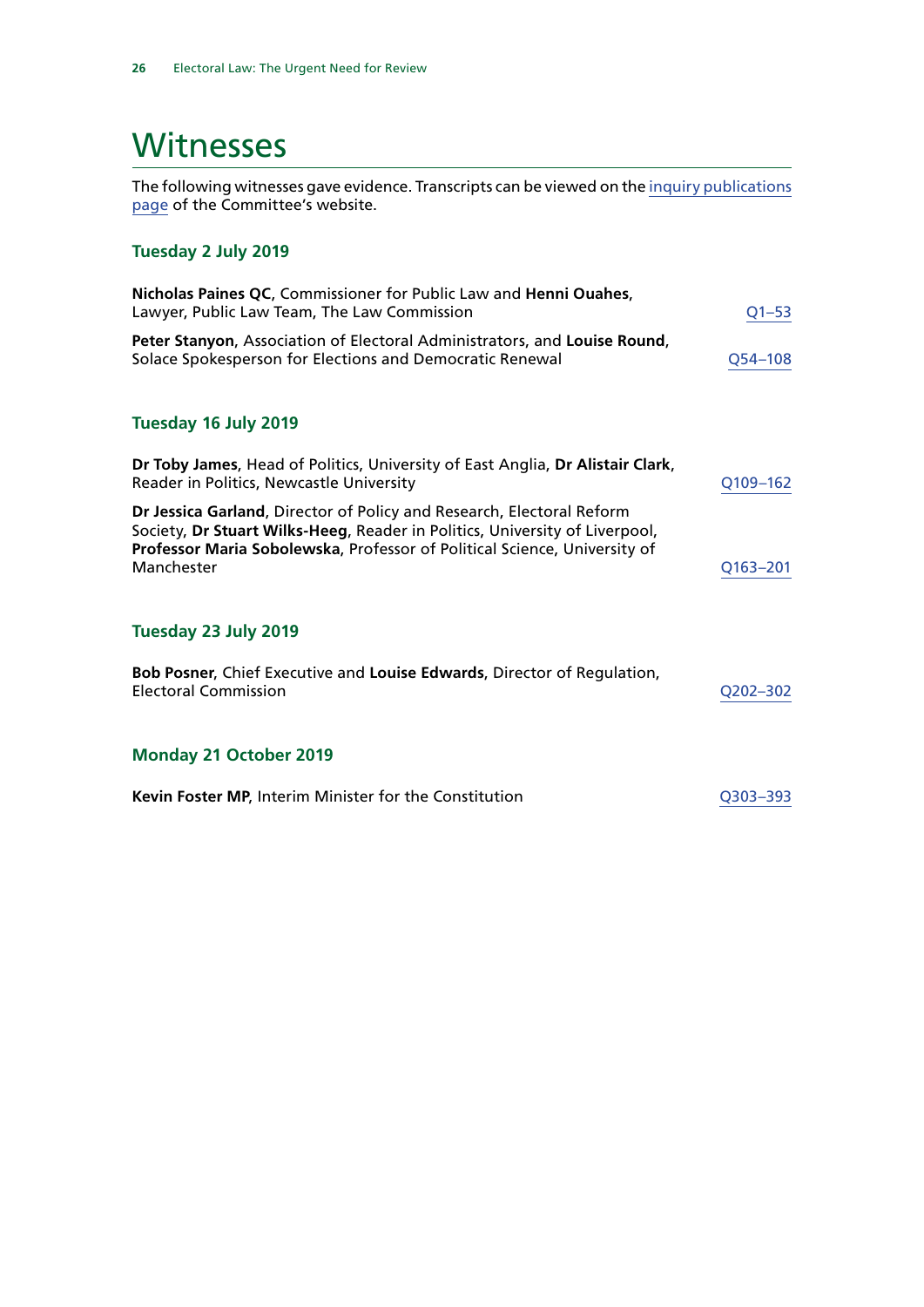## <span id="page-28-0"></span>Published written evidence

The following written evidence was received and can be viewed on the [inquiry publications](https://www.parliament.uk/business/committees/committees-a-z/commons-select/public-administration-and-constitutional-affairs-committee/inquiries/parliament-2017/electoral-law-inquiry-17-19/publications/) [page](https://www.parliament.uk/business/committees/committees-a-z/commons-select/public-administration-and-constitutional-affairs-committee/inquiries/parliament-2017/electoral-law-inquiry-17-19/publications/) of the Committee's website.

ELL numbers are generated by the evidence processing system and so may not be complete.

- Association of Electoral Administrators [\(ELL0004\)](http://data.parliament.uk/WrittenEvidence/CommitteeEvidence.svc/EvidenceDocument/Public%20Administration%20and%20Constitutional%20Affairs%20Committee%20/Electoral%20Law/Written/102107.html)
- Cabinet Office ([ELL0012\)](http://data.parliament.uk/WrittenEvidence/CommitteeEvidence.svc/EvidenceDocument/Public%20Administration%20and%20Constitutional%20Affairs%20Committee%20/Electoral%20Law/Written/102695.html)
- Clark, Dr Alistair [\(ELL0007\)](http://data.parliament.uk/WrittenEvidence/CommitteeEvidence.svc/EvidenceDocument/Public%20Administration%20and%20Constitutional%20Affairs%20Committee%20/Electoral%20Law/Written/102326.html)
- Committee on Standards in Public Life [\(ELL0006\)](http://data.parliament.uk/WrittenEvidence/CommitteeEvidence.svc/EvidenceDocument/Public%20Administration%20and%20Constitutional%20Affairs%20Committee%20/Electoral%20Law/Written/102310.html)
- Conservative Party ([ELL0011](http://data.parliament.uk/WrittenEvidence/CommitteeEvidence.svc/EvidenceDocument/Public%20Administration%20and%20Constitutional%20Affairs%20Committee%20/Electoral%20Law/Written/102694.html))
- Democracy Club [\(ELL0019](http://data.parliament.uk/WrittenEvidence/CommitteeEvidence.svc/EvidenceDocument/Public%20Administration%20and%20Constitutional%20Affairs%20Committee%20/Electoral%20Law/Written/102718.html))
- Eisler, Dr Jacob [\(ELL0001\)](http://data.parliament.uk/WrittenEvidence/CommitteeEvidence.svc/EvidenceDocument/Public%20Administration%20and%20Constitutional%20Affairs%20Committee%20/Electoral%20Law/Written/99950.html)
- Electoral Commission ([ELL0002](http://data.parliament.uk/WrittenEvidence/CommitteeEvidence.svc/EvidenceDocument/Public%20Administration%20and%20Constitutional%20Affairs%20Committee%20/Electoral%20Law/Written/101233.html))
- Electoral Reform Society ([ELL0016](http://data.parliament.uk/WrittenEvidence/CommitteeEvidence.svc/EvidenceDocument/Public%20Administration%20and%20Constitutional%20Affairs%20Committee%20/Electoral%20Law/Written/102703.html))
- Erlam, Andy [\(ELL0024](http://data.parliament.uk/WrittenEvidence/CommitteeEvidence.svc/EvidenceDocument/Public%20Administration%20and%20Constitutional%20Affairs%20Committee%20/Electoral%20Law/Written/106364.html))
- Fisher, Justin ([ELL0005](http://data.parliament.uk/WrittenEvidence/CommitteeEvidence.svc/EvidenceDocument/Public%20Administration%20and%20Constitutional%20Affairs%20Committee%20/Electoral%20Law/Written/102168.html))
- Golds, Councillor Peter [\(ELL0018\)](http://data.parliament.uk/WrittenEvidence/CommitteeEvidence.svc/EvidenceDocument/Public%20Administration%20and%20Constitutional%20Affairs%20Committee%20/Electoral%20Law/Written/102714.html)
- Green, Dr Heather ([ELL0009](http://data.parliament.uk/WrittenEvidence/CommitteeEvidence.svc/EvidenceDocument/Public%20Administration%20and%20Constitutional%20Affairs%20Committee%20/Electoral%20Law/Written/102563.html))
- James, Dr Toby [\(ELL0021\)](http://data.parliament.uk/WrittenEvidence/CommitteeEvidence.svc/EvidenceDocument/Public%20Administration%20and%20Constitutional%20Affairs%20Committee%20/Electoral%20Law/Written/102751.html)
- Labour Party ([ELL0022\)](http://data.parliament.uk/WrittenEvidence/CommitteeEvidence.svc/EvidenceDocument/Public%20Administration%20and%20Constitutional%20Affairs%20Committee%20/Electoral%20Law/Written/102832.html)
- Law Commission of England and Wales [\(ELL0017\)](http://data.parliament.uk/WrittenEvidence/CommitteeEvidence.svc/EvidenceDocument/Public%20Administration%20and%20Constitutional%20Affairs%20Committee%20/Electoral%20Law/Written/102712.html)
- Manchester City Council ([ELL0010](http://data.parliament.uk/WrittenEvidence/CommitteeEvidence.svc/EvidenceDocument/Public%20Administration%20and%20Constitutional%20Affairs%20Committee%20/Electoral%20Law/Written/102691.html))
- NCVO ([ELL0014\)](http://data.parliament.uk/WrittenEvidence/CommitteeEvidence.svc/EvidenceDocument/Public%20Administration%20and%20Constitutional%20Affairs%20Committee%20/Electoral%20Law/Written/102698.html)
- Quakers in Britain ([ELL0003\)](http://data.parliament.uk/WrittenEvidence/CommitteeEvidence.svc/EvidenceDocument/Public%20Administration%20and%20Constitutional%20Affairs%20Committee%20/Electoral%20Law/Written/101395.html)
- Scottish Government [\(ELL0020\)](http://data.parliament.uk/WrittenEvidence/CommitteeEvidence.svc/EvidenceDocument/Public%20Administration%20and%20Constitutional%20Affairs%20Committee%20/Electoral%20Law/Written/102734.html)
- Solace [\(ELL0013](http://data.parliament.uk/WrittenEvidence/CommitteeEvidence.svc/EvidenceDocument/Public%20Administration%20and%20Constitutional%20Affairs%20Committee%20/Electoral%20Law/Written/102697.html))
- Wilks-Heeg and Professor Maria Sobolewska, Dr Stuart [\(ELL0008](http://data.parliament.uk/WrittenEvidence/CommitteeEvidence.svc/EvidenceDocument/Public%20Administration%20and%20Constitutional%20Affairs%20Committee%20/Electoral%20Law/Written/102542.html))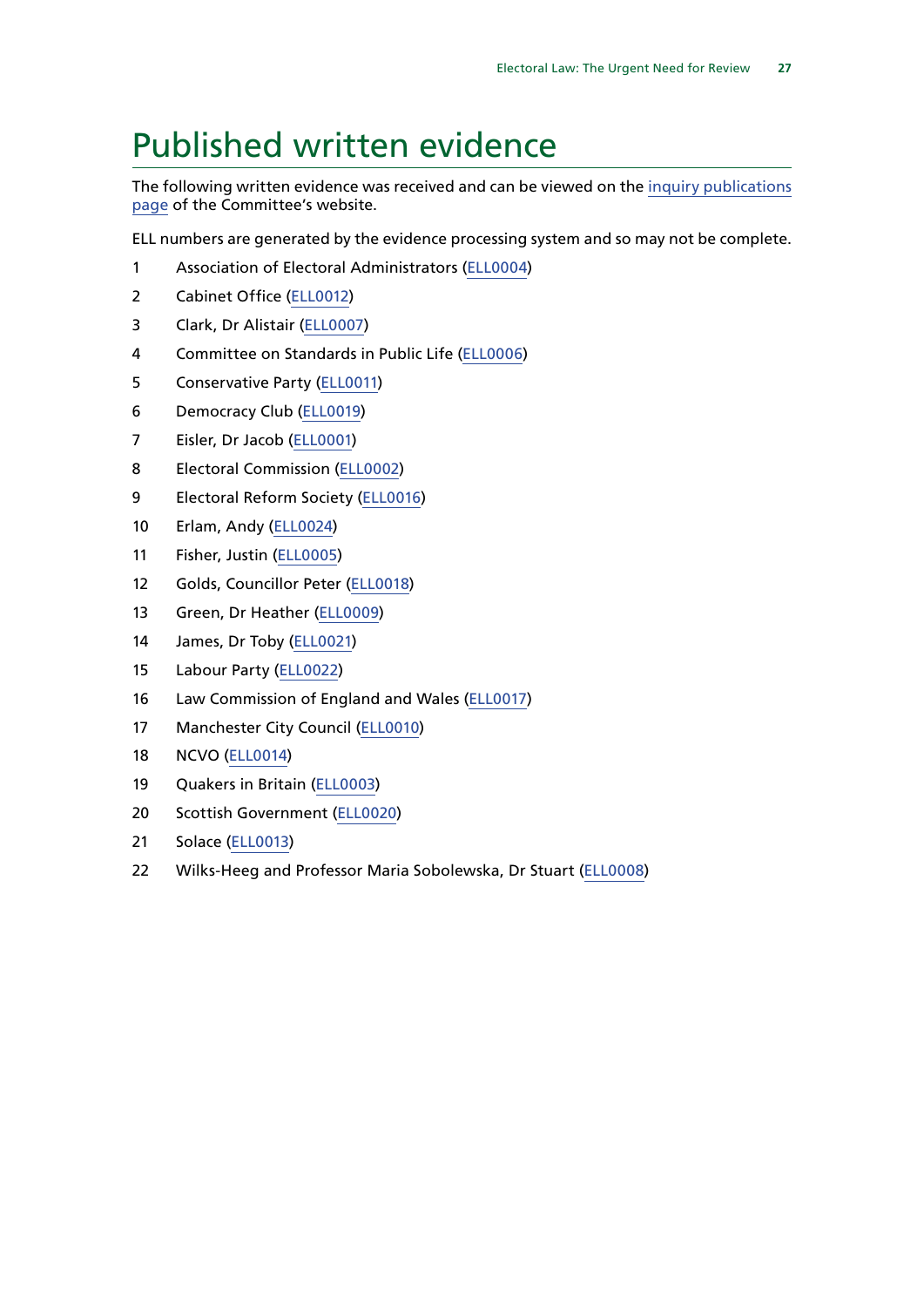## <span id="page-29-0"></span>List of Reports from the Committee during the current Parliament

All publications from the Committee are available on the [publications page](https://www.parliament.uk/business/committees/committees-a-z/commons-select/public-administration-and-constitutional-affairs-committee/publications/) of the Committee's website.

#### **Session 2017–19**

| <b>First Report</b>      | Devolution and Exiting the EU and Clause 11 of<br>the European Union (Withdrawal) Bill: Issues for<br>Consideration                                    | <b>HC 484</b>               |
|--------------------------|--------------------------------------------------------------------------------------------------------------------------------------------------------|-----------------------------|
| <b>Second Report</b>     | Parliamentary Boundary Reviews: What Next?                                                                                                             | <b>HC 559</b><br>(HC 1072)  |
| <b>Third Report</b>      | PHSO Annual Scrutiny 2016-17                                                                                                                           | <b>HC 492</b><br>(HC 1479)  |
| Fourth Report            | <b>Ensuring Proper Process for Key Government Decisions:</b><br>Lessons Still to be Learned from the Chilcot Report                                    | <b>HC 854</b><br>(HC 1555)  |
| <b>Fifth Report</b>      | The Minister and the Official: The Fulcrum of Whitehall<br><b>Effectiveness</b>                                                                        | <b>HC 497</b><br>(HC 1977)  |
| Sixth Report             | Accounting for Democracy Revisited: The Government<br><b>Response and Proposed Review</b>                                                              | <b>HC 1197</b>              |
| Seventh Report           | After Carillion: Public sector outsourcing and<br>contracting                                                                                          | <b>HC 748</b><br>(HC 1685)  |
| Eighth Report            | Devolution and Exiting the EU: reconciling differences<br>and building strong relationships                                                            | <b>HC 1485</b><br>(HC 1574) |
| Ninth Report             | Appointment of Lord Bew as Chair of the House of<br>Lords Appointments Commission                                                                      | <b>HC 1142</b>              |
| <b>Tenth Report</b>      | Pre-Appointment Hearings: Promoting Best Practice                                                                                                      | <b>HC 909</b><br>(HC 1773)  |
| <b>Eleventh Report</b>   | Appointment of Mr Harry Rich as Registrar of<br><b>Consultant Lobbyists</b>                                                                            | <b>HC 1249</b>              |
| <b>Twelfth Report</b>    | Appointment of Lord Evans of Weardale as Chair of the<br>Committee on Standards in Public Life                                                         | <b>HC 930</b><br>(HC 1773)  |
| Thirteenth Report        | A smaller House of Lords: The report of the Lord<br>Speaker's committee on the size of the House                                                       | <b>HC 662</b><br>(HC 2005)  |
| <b>Fourteenth Report</b> | The Role of Parliament in the UK Constitution Interim<br>Report The Status and Effect of Confidence Motions<br>and the Fixed-term Parliaments Act 2011 | <b>HC 1813</b><br>(HC 2065) |
| <b>Fifteenth Report</b>  | Status of Resolutions of the House of Commons                                                                                                          | <b>HC 1587</b><br>(HC 2066) |
| Sixteenth Report         | PHSO Annual Scrutiny 2017/18: Towards a Modern and<br><b>Effective Ombudsman Service</b>                                                               | <b>HC 1855</b><br>(HC 2640) |
| Seventeenth Report       | Ignoring the Alarms follow-up: Too many avoidable<br>deaths from eating disorders                                                                      | <b>HC 855</b><br>(CP 105)   |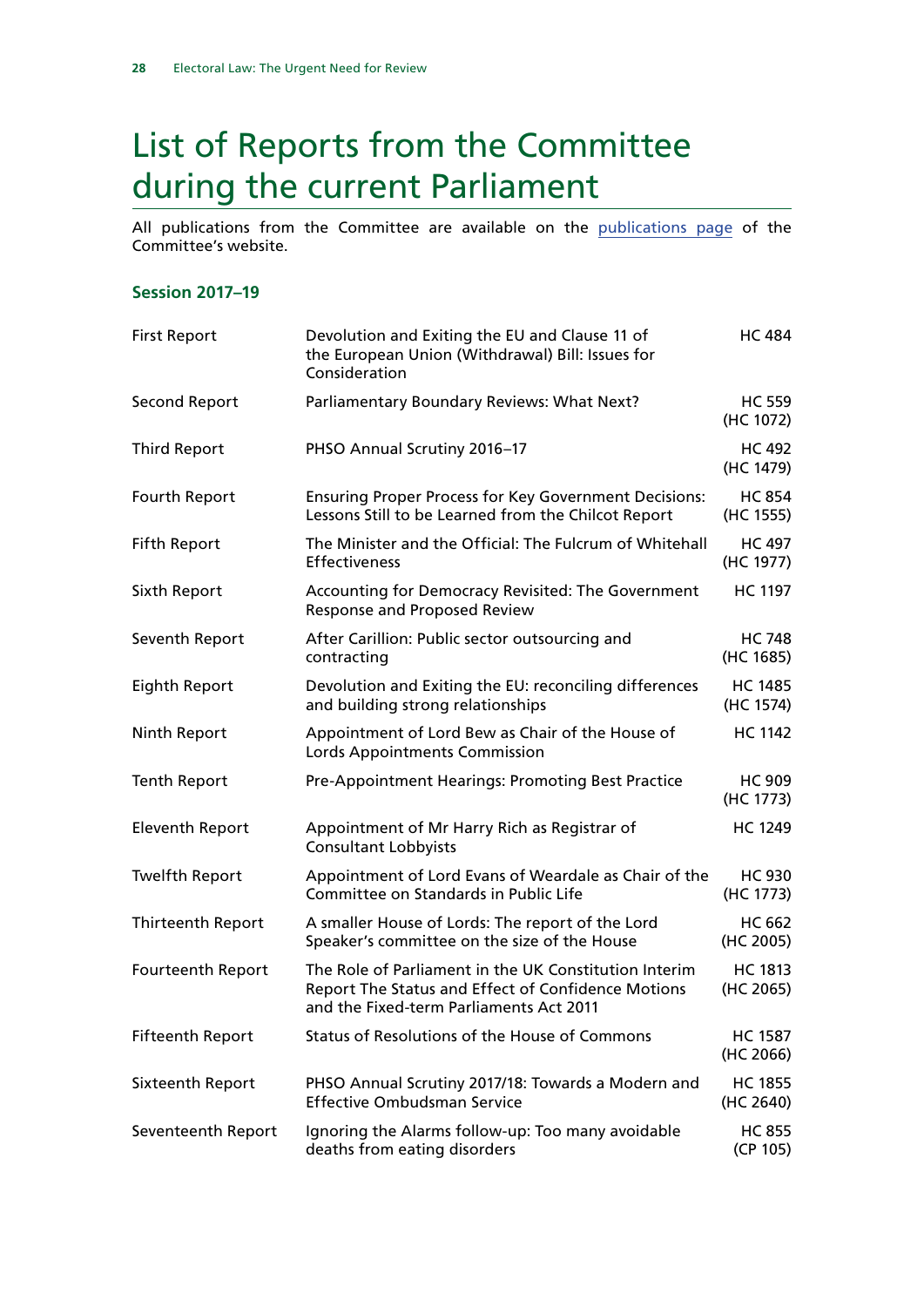| <b>Eighteenth Report</b>          | Governance of official statistics: redefining the dual role<br>of the UK Statistics Authority; and re-evaluating the<br><b>Statistics and Registration Service Act 2007</b>                                                                                   | <b>HC 1820</b><br>(HC 2656) |
|-----------------------------------|---------------------------------------------------------------------------------------------------------------------------------------------------------------------------------------------------------------------------------------------------------------|-----------------------------|
| Nineteenth Report                 | Strategic Leadership in the Civil Service: Sustaining Self<br>Governance and Future Capability while Supporting the (HC 2687)<br>Government of the Day                                                                                                        | <b>HC 1536</b>              |
| <b>Twentieth Report</b>           | The Role of Parliament in the UK Constitution:<br>Authorising the Use of Military Force                                                                                                                                                                       | <b>HC 1891</b><br>(HC 251)  |
| <b>Twenty-First Report</b>        | Work of the Committee since the 2017 General Election                                                                                                                                                                                                         | <b>HC 2658</b>              |
| <b>First Special Report</b>       | Will the NHS never learn? Follow-up to PHSO report<br>'Learning from Mistakes' on the NHS in England:<br>Government Response to the Committee's Seventh<br>Report of Session 2016-17                                                                          | <b>HC 441</b>               |
| <b>Second Special Report</b>      | The Future of the Union, part two: Inter-institutional<br>relations in the UK: Government Response to the Sixth<br>Report from the Committee, Session 2016-17                                                                                                 | <b>HC 442</b>               |
| <b>Third Special Report</b>       | Lessons still to be learned from the Chilcot inquiry:<br>Government Response to the Committee's Tenth Report<br>of Session 2016-17                                                                                                                            | <b>HC 708</b>               |
| <b>Fourth Special Report</b>      | Government Response to the Committee's Thirteenth<br>Report of Session 2016-7: Managing Ministers' and<br>officials' conflicts of interest: time for clearer values,<br>principles and action                                                                 | <b>HC 731</b>               |
| <b>Fifth Special Report</b>       | Parliamentary Boundary Reviews: What Next?:<br>Government Response to the Committee's Second<br>Report                                                                                                                                                        | <b>HC 1072</b>              |
| <b>Sixth Special Report</b>       | PHSO Annual Scrutiny 2016-17: Government and PHSO<br>Response to the Committee's Third Report                                                                                                                                                                 | <b>HC 1479</b>              |
|                                   | Seventh Special Report Ensuring Proper Process for Key Government Decisions:<br>Lessons Still to be Learned from the Chilcot Report:<br>Government Response to the Committee's Fourth<br>Report                                                               | <b>HC 1555</b>              |
| <b>Eighth Special Report</b>      | Government Response to the Committee's Eighth<br>Report: Devolution and Exiting the EU: reconciling<br>differences and building strong relationships                                                                                                          | <b>HC 1574</b>              |
| Ninth Special Report              | Government Response to the Committee's Seventh<br>Report: After Carillion: Public sector outsourcing and<br>contracting                                                                                                                                       | <b>HC 1685</b>              |
| <b>Tenth Special Report</b>       | Government Response to the Committee's Tenth Report:<br>Pre-Appointment Hearings: Promoting Best Practice,<br>and to the Committee's Twelfth Report: Appointment<br>of Lord Evans of Weardale as Chair of the Committee on<br><b>Standards in Public Life</b> | <b>HC 1773</b>              |
| <b>Eleventh Special</b><br>Report | Government Response to the Committee's Fifth Report:<br>The Minister and the Official: The Fulcrum of Whitehall<br><b>Effectiveness</b>                                                                                                                       | <b>HC 1977</b>              |
| <b>Twelfth Special</b><br>Report  | Government Response to the Committee's Thirteenth<br>report: A smaller House of Lords: The report of the Lord<br>Speaker's committee on the size of the House                                                                                                 | <b>HC 2005</b>              |